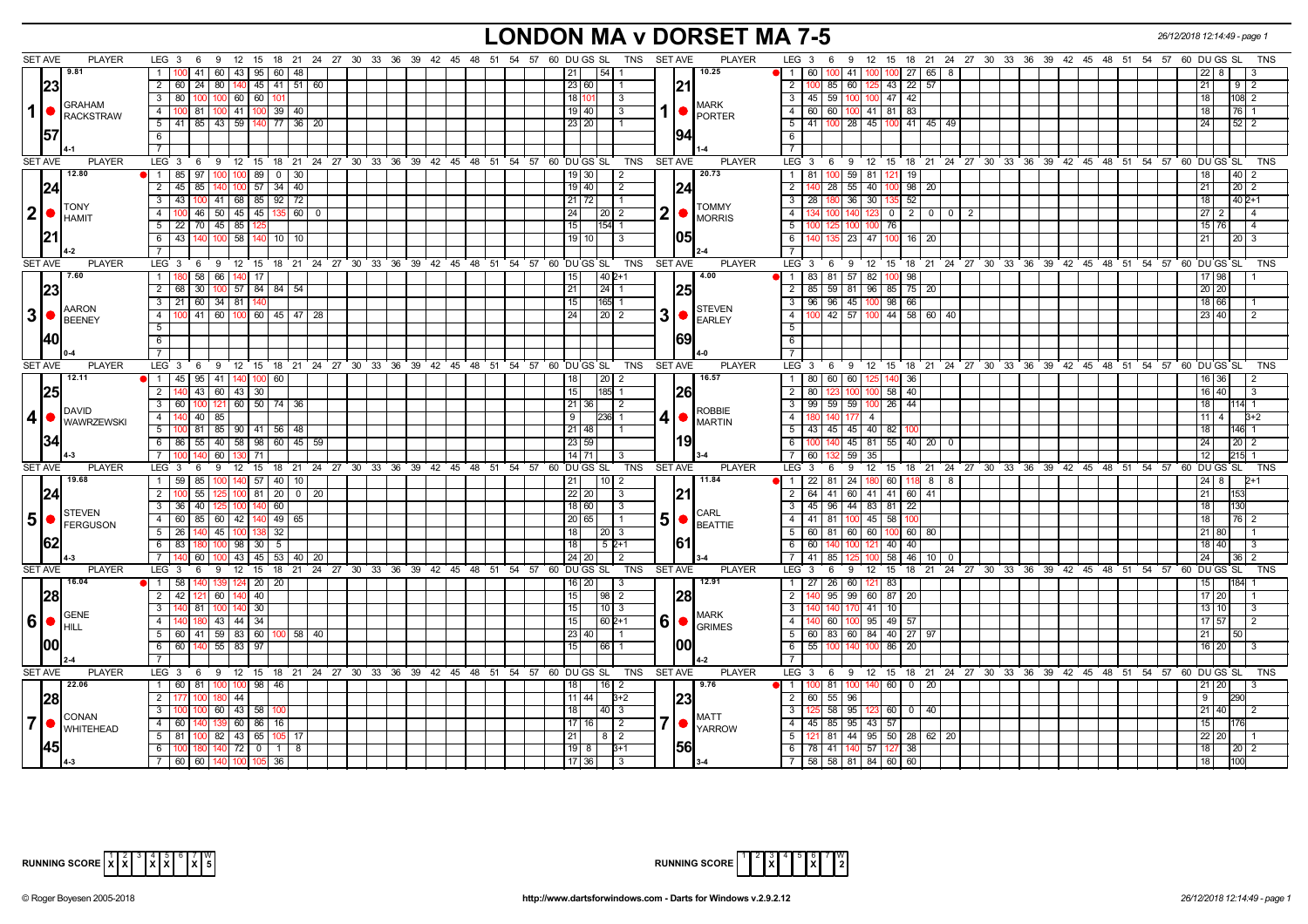#### **LONDON MA v DORSET MA 7-5** *26/12/2018 12:15:04 - page 2*

**8** SET AVE PLAYER 1 2 3  $\overline{4}$  $\overline{5}$  $\overline{6}$ 7 LEG 3 6 9 12 15 18 21 24 27 30 33 36 39 42 45 48 51 54 57 60 DU GS SL TNS SET AVE PLAYER **8** 1 60 66 60 96 41  $\overline{2}$  $\overline{\phantom{1}}$ 3  $4182$  $\overline{5}$  $\overline{6}$  $\overline{7}$ LEG 3 6 9 12 15 18 21 24 27 30 33 36 39 42 45 48 51 54 57 60 DU GS SL TNS **26 09 29 11** NICK **I** COCKS **2-4** DECLAN HARRIS **4-2** 123 140 100 60 46 32 17 32 3 60 66 60 96 41 15 178 55 60 60 140 12 186 1 100 28 96 180 97 15 97 2+1 100 43 100 140 78 40 18 40 3 132 40 97 121 48 15 63 2 41 100 140 60 60 60 18 40 2 82 59 81 85 65 84 45 20 45 45 41 60 41 59 140 95 21 20 1 140 100 85 60 96 0 20 19 20 2 100 60 60 9 281 1 180 100 130 91 11 91 3+1 **13.23 11.83 9** SET AVE PLAYER 1 60  $\overline{2}$  $3 \t 95 \t 60 \t 43$ 4 5  $\overline{6}$ 7 LEG 3 6 9 12 15 18 21 24 27 30 33 36 39 42 45 48 51 54 57 60 DU GS SL TNS **9** SET AVE PLAYER 1 26 60 82 45  $2 60 43 98$  $3$  45 45 24  $-4$  180  $\overline{5}$  $\overline{\phantom{a}}$  6 7 LEG 3 6 9 12 15 18 21 24 27 30 33 36 39 42 45 48 51 54 57 60 DU GS SL TNS **30 83 26 45** LEE **I**COCKS **4-0** DANNY PEARCE **0-4** 60 100 60 140 95 46 17 46 2 26 60 82 45 100 94 18 94 1 40 180 100 80 101 15 101 3+1 60 43 98 180 12 1201+1 95 60 43 133 96 74 18 74 1 45 45 24 125 81 99 18 82 1 60 85 100 140 116 15 116 3 180 39 40 121 12 1212+1 **11.10 7.06 10** SET AVE PLAYER **1 1 1 15.46 11. 15.46 121.** 160. 161. 142. 15.46 **11. 15.46 11. 15.46 11. 15.46**  $2$  60  $3$  55 43 42 45 100 121 4 45 100 180 81 70 25 5  $6$ 7 LEG 3 6 9 12 15 18 21 24 27 30 33 36 39 42 45 48 51 54 57 60 DU GS SL TNS **10** PLAYER  $1100$  $\sqrt{2}$  121 3 55 43 42 45 100 121 55 40 23 40 2 57 85 59 45 97 100 48 21 10 1 4 45 100 180 81 70 25 18 25 2+1 60 48 85 41 180 62 18 25 1+1  $5 \mid 180$  $6$  81 7 140 LEG 3 6 9 12 15 18 21 24 27 30 33 36 39 42 45 48 51 54 57 60 DU GS SL TNS **24 61 27 52** TOMMY **SANWELL 3-4** LEE TURLE **4-3** 84 121 60 81 42 15 113 1 100 125 45 180 51 14 51 3+1 60 85 41 125 100 60 26 4 22 4 2 121 60 57 96 60 67 35 0 24 5 1 140 38 58 58 78 15 129 1 180 100 60 93 68 15 68 2+1 140 100 60 59 26 15 116 2 81 140 60 97 55 68 18 68 1 100 60 100 55 42 96 18 48 2 140 180 60 81 20 20 16 20 2+1 **11** SET AVE PLAYER 1 2  $\overline{3}$ 4 99 60 21 41 50 100 5  $6$ 7 LEG 3 6 9 12 15 18 21 24 27 30 33 36 39 42 45 48 51 54 57 60 DU GS SL TNS SET AVE PLAYER **11** 120|125|26|60|26|84|20|40| | | | | | | | | | | 22|40| |2 | | | 12:18 ● | 1 | 81|60|45|100|47|63|53|32| | | | | | | | | | | | | | 24| |20|1  $\overline{2}$  $\overline{\phantom{a}}$ 3  $\overline{4}$  $\overline{5}$  $\overline{6}$  $\overline{7}$ LEG 3 6 9 12 15 18 21 24 27 30 33 36 39 42 45 48 51 54 57 60 DU GS SL TNS **23 38 24 39 LEWIS IMCGURN 2-4 RICHARD** WRIGHT **4-2** 43 60 83 100 60 55 41 20 12 20 37 20 37 20 37 20 37 38 39 30 30 40 56 30 30 40 56 30 40 56 40 40 56 40 57 30 4<br>100 55 60 84 81 42 20 12 20 40 20 30 40 56 44 40 57 40 58 44 40 50 40 50 40 50 40 50 40 50 40 50 40 50 40 50 4 100 55 60 84 81 42 18 79 1 140 81 30 140 56 14 40 20 40 2 99 60 21 41 50 100 18 130 1 100 60 64 100 59 118 18 118 3 140 68 45 60 81 107 18 107 2 100 70 43 36 45 99 18 108 1 100 100 60 11 100 81 18 49 3 180 81 42 45 99 54 18 54 1+1 **10.92 12.18 12** SET AVE PLAYER  $\overline{1}$ 2 3 4 60  $581$  $\overline{6}$ 7 LEG 3 6 9 12 15 18 21 24 27 30 33 36 39 42 45 48 51 54 57 60 DU GS SL TNS **12** SET AVE PLAYER  $1$  $\overline{2}$  $\overline{\phantom{a}}$ 3  $\overline{4}$  $5 \mid 99$  $61140$  $7 \overline{66}$ LEG 3 6 9 12 15 18 21 24 27 30 33 36 39 42 45 48 51 54 57 60 DU GS SL TNS **28 02 29 14** WAYNE **BROWN 4-3 SCOTT MITCHELL 3-4** 100 85 60 60 96 15 100 1 100 60 100 100 141 15 141 4 45 100 58 80 180 38 16 38 2+1 100 41 121 40 59 100 18 40 3 100 60 96 96 60 26 18 63 1 140 100 62 95 48 56 18 56 2 60 180 91 130 40 13 40 2+1 137 85 68 57 134 15 20 2 81 45 41 44 140 15 150 1 99 100 132 134 36 13 36 3 140 100 91 58 80 32 17 32 2 140 81 100 60 80 0 18 40 2 100 60 100 60 40 109 32 1 1 1 1 1 1 1 1 1 1 1 1 1 1 1 20 32 1 3 1 1 1 34 1 1 7 66 100 60 60 100 59 10 100 59 1 **14.79 20.79**

| OP: | ks 30.83                                                                |                      | Declan Harris 29.11                    |
|-----|-------------------------------------------------------------------------|----------------------|----------------------------------------|
|     | ` x `7 <br><b>RUNNING SCORE XX</b><br>$\mathbf{X}$<br>1 X I<br>$\cdots$ | <b>RUNNING SCORE</b> | 10 11 12 W<br>l x<br><b>XIX</b><br>I 5 |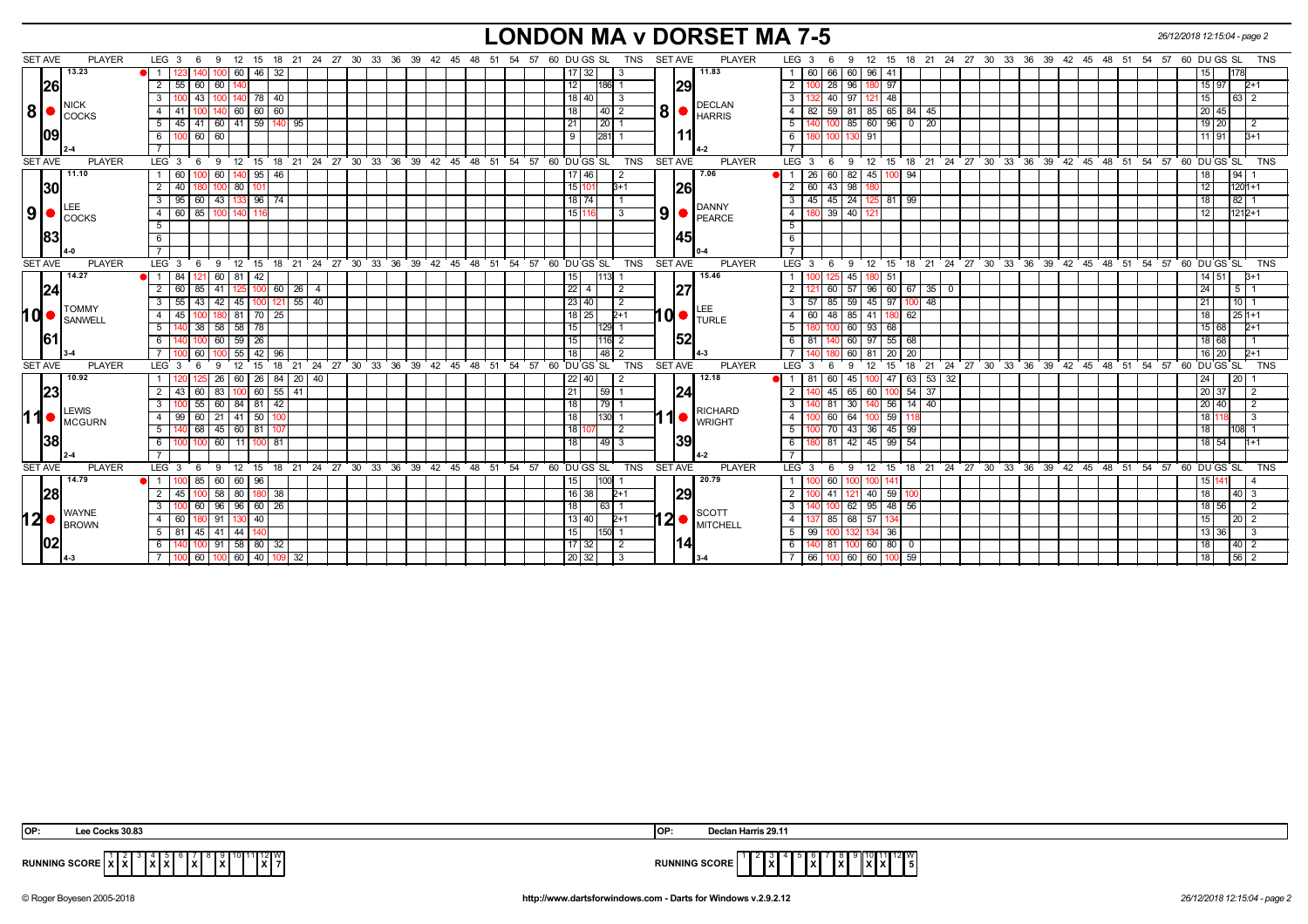## **LONDON MA v DORSET MA 7-5** *26/12/2018 12:15:15 - page 3*

| <b>LONDON MA</b>       |                |                  |                |             |            |             |            |           |     |             | <b>DORSET MA</b>    |     |             |      |                |             |            |             |            |      |     |          |
|------------------------|----------------|------------------|----------------|-------------|------------|-------------|------------|-----------|-----|-------------|---------------------|-----|-------------|------|----------------|-------------|------------|-------------|------------|------|-----|----------|
| <b>PLAYER</b>          | W/L            | <b>LWON LOST</b> | <b>AVE</b>     | <b>TAVE</b> | <b>PTS</b> | <b>DRTS</b> | <b>TON</b> | TON+      | 180 | <b>TONS</b> | <b>I PLAYER</b>     | W/L | <b>LWON</b> | LOST | <b>AVE</b>     | <b>TAVE</b> | <b>PTS</b> | <b>DRTS</b> | <b>TON</b> | TON+ | 180 | TONS     |
| Graham Rackstraw       | V V            |                  | 23.57          | 9.81        | 2451       | 104         |            |           |     |             | Mark Porter         |     |             |      | 21.94          | 10.25       | 2260       | 103         |            |      |     | 10       |
| <b>Tony Hamit</b>      | M<br><b>VV</b> |                  | $24.2^{\circ}$ | 12.80       | 2832       | 117         | 8          |           |     |             | <b>Tommy Morris</b> |     |             |      | 24.05          | 20.73       | 2886       | 120         |            |      |     | $17 + 1$ |
| Aaron Beeney           |                |                  | 23.40          | 7.60        | 1755       | 75          |            |           |     | $6+$        | Steven Earley       | W   |             |      | 25.69          | 4.00        | 2004       | 78          |            |      |     |          |
| David Wawrzewski       |                |                  | 25.34          | 12.11       | 3066       | 121         | n          |           |     |             | Robbie Martin       |     |             |      | 26.19          | 16.57       | 3012       | 115         |            |      |     | $13 + 2$ |
| <b>Steven Ferguson</b> | W              |                  | 24.62          | 19.68       | 3472       | 141         | 10         |           |     | $16+$       | l Carl Beattie      |     |             |      | $21.6^{\circ}$ | 11.84       | 3112       | 144         |            |      |     | $10+1$   |
| Gene Hill              |                |                  | 28.00          | 16.04       | 2772       | 99          |            |           |     | $12+$       | <b>Mark Grimes</b>  | W   |             |      | 28.00          | 12.91       | 2772       | 99          |            |      |     | 10       |
| <b>Conan Whitehead</b> |                |                  | 28.45          | 22.06       | 3443       | 121         | 12         |           |     | 18+:        | <b>Matt Yarrow</b>  |     |             |      | 23.56          | 9.76        | 2921       | 124         |            |      |     |          |
| <b>Nick Cocks</b>      |                |                  | 26.09          | 13.23       | 2479       | 95          | n          |           |     |             | Declan Harris       | W   |             |      | 29.1           | 11.83       | 2765       |             |            |      |     | $9+2$    |
| Lee Cocks              |                |                  | 30.83          | 1.10        | 2004       | 65          | h          |           |     | $9+$        | Danny Pearce        |     |             |      | 26.45          | 7.06        | 1587       | 60          |            |      |     | $5 + 2$  |
| Tommy Sanwell          |                |                  | 24.61          | 14.27       | 3101       | 126         |            |           |     | $12 + 1$    | l Lee Turle         | W   |             |      | 27.52          | 15.46       | 3467       | 126         |            |      |     | $11+4$   |
| Lewis McGurn           |                |                  | 23.38          | 10.92       | 2689       | 115         |            |           |     |             | Richard Wright      | W   |             |      | 24.39          | 12.18       | 2878       | 118         |            |      |     | $10+1$   |
| Wayne Brown            | $\overline{M}$ |                  | 28.02          | 14.79       | 3194       | 114         | 8          |           |     | $12+2$      | Scott Mitchell      |     |             |      | 29.14          | 20.79       | 3351       | 115         |            |      |     | 18       |
| <b>TOTALS</b>          | $\overline{M}$ |                  | 25.72          |             | 33258      | 1293        | 89         | <b>38</b> |     | $136+10$    | <b>TOTALS</b>       |     |             | 37   | 25.45          | 0.00        | 33015      | 1297        | 88         |      |     | $125+13$ |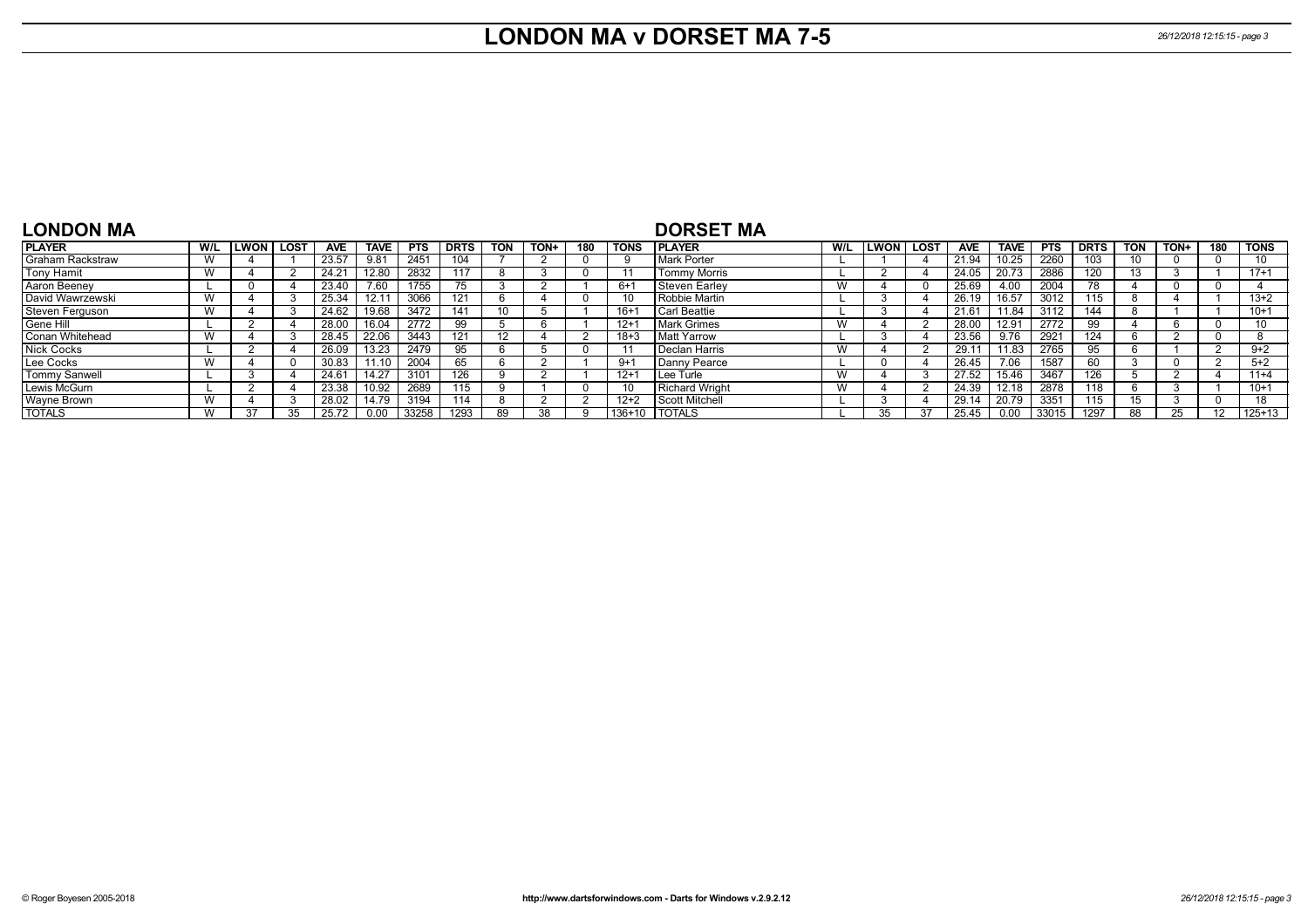#### **LONDON WA v DORSET WA 2-4** *26/12/2018 12:14:12 - page 1*

| <b>SET AVE</b> | <b>PLAYER</b>                      | LEG 3<br>-6                                              | - 9         |                   |             |                   |                                        |                                  | 12 15 18 21 24 27 30 33 36 39 42 45 48 51 54 57 60 DU GS SL  |                                                                     |             |  |       |                 |             | TNS            | <b>SET AVE</b> |     | <b>PLAYER</b>   | LEG <sub>3</sub> |                  | -6       | -9                                    |             |              |                           |                |                                                          |              |           |                |                      | 12 15 18 21 24 27 30 33 36 39 42 45 48 51 54 57 60 DU GS SL  |                |                 |                 | <b>TNS</b>     |
|----------------|------------------------------------|----------------------------------------------------------|-------------|-------------------|-------------|-------------------|----------------------------------------|----------------------------------|--------------------------------------------------------------|---------------------------------------------------------------------|-------------|--|-------|-----------------|-------------|----------------|----------------|-----|-----------------|------------------|------------------|----------|---------------------------------------|-------------|--------------|---------------------------|----------------|----------------------------------------------------------|--------------|-----------|----------------|----------------------|--------------------------------------------------------------|----------------|-----------------|-----------------|----------------|
|                | 6.00                               | 36                                                       |             | $55$   78   78    |             |                   |                                        |                                  |                                                              |                                                                     |             |  |       |                 | 54          |                |                | 25  | 8.05            |                  |                  |          | 66                                    | 60          | 94 40        |                           |                |                                                          |              |           |                |                      |                                                              |                | 21 40           |                 |                |
|                | $\bm{\mathsf{[23]}}_\mathsf{SHAZ}$ | 95   95   26   40   100   25   40   40<br>$\overline{2}$ |             |                   |             |                   |                                        |                                  |                                                              |                                                                     |             |  |       | 24              | 40          |                |                |     | <b>SARAH</b>    |                  |                  |          | 28   26   140   55   42   27   83     |             |              |                           |                |                                                          |              |           |                |                      |                                                              |                | 23 83           |                 |                |
| 1              | $\bigcup$ DEBOO                    | $\overline{3}$                                           | 100 100 81  |                   |             |                   |                                        |                                  |                                                              |                                                                     |             |  |       | 12              | $ 120 $ 3   |                | $\mathbf 1$    |     | CHICK           | $\overline{3}$   | 1811             |          | 100 125 140                           | 55          |              |                           |                |                                                          |              |           |                |                      |                                                              |                | $15 \ 55$       |                 | $\overline{3}$ |
| 87             | COSTELLO                           | $\overline{4}$                                           |             |                   |             |                   |                                        |                                  |                                                              |                                                                     |             |  |       |                 |             |                |                | 47  |                 | $\overline{4}$   |                  |          |                                       |             |              |                           |                |                                                          |              |           |                |                      |                                                              |                |                 |                 |                |
|                | 0-3                                | 5                                                        |             |                   |             |                   |                                        |                                  |                                                              |                                                                     |             |  |       |                 |             |                |                |     |                 | 5                |                  |          |                                       |             |              |                           |                |                                                          |              |           |                |                      |                                                              |                |                 |                 |                |
| <b>SET AVE</b> | <b>PLAYER</b>                      | LEG <sup>3</sup><br>- 6                                  | 9           |                   |             |                   |                                        |                                  | $12$ 15 18 21 24 27 30 33 36 39 42 45 48 51 54 57 60 DUGS SL |                                                                     |             |  |       |                 |             | <b>TNS</b>     | <b>SET AVE</b> |     | PLAYER          |                  | LEG <sup>3</sup> | - 6      |                                       |             |              |                           |                |                                                          |              |           |                |                      | 9 12 15 18 21 24 27 30 33 36 39 42 45 48 51 54 57 60 DUGS SL |                |                 |                 | TNS            |
| 15             | 4.20                               | <b>e</b> l 1 I<br>41                                     | 85          | 60 I              | (1.351)     | 18                | 42                                     |                                  |                                                              |                                                                     |             |  |       | $24 \mid 42$    |             | 2              |                |     | 7.00            |                  | -81              | 60       | 95                                    | 41          | 68<br>l 16   |                           |                |                                                          |              |           |                |                      |                                                              |                | 21              | 40 <sup>1</sup> |                |
|                | <b>CARLY</b>                       | $\overline{2}$<br>26 I                                   |             |                   |             |                   | 45   55   60   30   15   11   100   60 |                                  |                                                              |                                                                     |             |  |       | $\overline{27}$ | 99          |                |                |     | <b>CATHRYN</b>  | $\overline{2}$   | 30               |          | 60                                    |             |              | $32 \ 60 \ 45 \ 66$       | $\overline{0}$ | 8                                                        |              |           |                |                      |                                                              |                | $28 \quad 8$    |                 | $\overline{2}$ |
| 2              | <b>TOWNSEND</b>                    | 3<br>60                                                  | 40          |                   |             |                   | $45 \ 83 \ 41 \ 68 \ 59 \ 0 \ 0 \ 0$   |                                  |                                                              | $\begin{array}{c c c c c c} \hline 0 & 3 & 0 \\ \hline \end{array}$ |             |  |       | 42              | $\boxed{2}$ |                | 2              |     | <b>CAMPBELL</b> | $\overline{3}$   | -41              | 60       | 41                                    |             |              | 100 24 51 28 36 10 5      |                |                                                          | $\mathbf{3}$ | $\circ$ 1 | $\overline{2}$ |                      |                                                              |                | $41 \mid 2$     |                 |                |
| 81             |                                    | 22 28 60 85 60 85 60<br>$-4$                             |             |                   |             |                   |                                        |                                  |                                                              |                                                                     |             |  |       | 21              | 101         |                |                | 23  |                 | $\overline{4}$   | 38               |          | 45 60 100                             |             | $98$   20    | 40                        |                |                                                          |              |           |                |                      |                                                              |                | $24$ 40         |                 |                |
|                |                                    | $5-1$                                                    |             |                   |             |                   |                                        |                                  |                                                              |                                                                     |             |  |       |                 |             |                |                |     |                 | 5 <sup>5</sup>   |                  |          |                                       |             |              |                           |                |                                                          |              |           |                |                      |                                                              |                |                 |                 |                |
| <b>SET AVE</b> | <b>PLAYER</b>                      | LEG <sub>3</sub><br>6                                    | 9           |                   |             |                   |                                        |                                  | 12 15 18 21 24 27 30 33 36 39 42 45 48 51 54 57 60 DUGS SL   |                                                                     |             |  |       |                 |             | TNS            | <b>SET AVE</b> |     | <b>PLAYER</b>   | $LEG \ 3$        |                  | - 6      | 12<br>9                               | 15          |              |                           |                |                                                          |              |           |                |                      | 18 21 24 27 30 33 36 39 42 45 48 51 54 57 60 DUGS SL         |                |                 |                 | <b>TNS</b>     |
|                | 4.37                               | 60                                                       | -41         | 81                | 60<br> 45   | $36 \mid 38$      |                                        | 40                               | $0 \mid 20 \mid$<br>$\sqrt{20}$                              |                                                                     |             |  |       |                 | 36 20       |                |                |     | 2.35            |                  | -41              |          | 45                                    | 32          | 29           | 66                        | $\overline{0}$ | $0$ 10 0                                                 |              |           |                |                      |                                                              |                | 36 <sup>1</sup> |                 | 212            |
|                | <b>MANDY</b>                       | 2 I<br>80<br>81                                          |             | $22$ 81 45 100    |             | $32 \mid 40 \mid$ | 20                                     |                                  |                                                              |                                                                     |             |  |       | 26 20           |             |                |                | 15  | KATIE           | 2                | 40               | 41       | 59 70                                 | 41 60 28 60 |              |                           |                |                                                          |              |           |                |                      |                                                              |                | 24              | 102             |                |
| 3              | SOLOMONS                           | 55 53 100 100 137 16 30 10<br>3 <sup>1</sup>             |             |                   |             |                   |                                        |                                  |                                                              |                                                                     |             |  |       |                 | 22 10       |                | 3              |     | <b>MITCHELL</b> | $\overline{3}$   |                  |          | 85   41   81   36   45   47   45   65 |             |              |                           |                |                                                          |              |           |                |                      |                                                              |                | 24              | 56              |                |
| <b>89</b>      |                                    | $\overline{4}$                                           |             |                   |             |                   |                                        |                                  |                                                              |                                                                     |             |  |       |                 |             |                |                | 99  |                 | $\overline{4}$   |                  |          |                                       |             |              |                           |                |                                                          |              |           |                |                      |                                                              |                |                 |                 |                |
|                |                                    | $\overline{5}$                                           |             |                   |             |                   |                                        |                                  |                                                              |                                                                     |             |  |       |                 |             |                |                |     |                 | $\overline{5}$   |                  |          |                                       |             |              |                           |                |                                                          |              |           |                |                      |                                                              |                |                 |                 |                |
| <b>SET AVE</b> | <b>PLAYER</b>                      | LEG <sub>3</sub><br>- 6                                  | - 9         |                   |             |                   |                                        |                                  | 12 15 18 21 24 27 30 33 36 39 42 45 48 51 54 57 60 DUGS SL   |                                                                     |             |  |       |                 |             | TNS            | <b>SET AVE</b> |     | PLAYER          |                  | LEG <sup>3</sup> | - 6<br>9 |                                       |             |              |                           |                |                                                          |              |           |                |                      | 12 15 18 21 24 27 30 33 36 39 42 45 48 51 54 57 60 DUGS SL   |                |                 |                 | <b>TNS</b>     |
|                | 10.53                              | 45<br>41<br>● 1 1                                        |             | 100 I             | 35<br>140   |                   |                                        |                                  |                                                              |                                                                     |             |  |       | 18              | 40  3       |                |                |     | 7.80            |                  | 85               |          | 28                                    | $ 40 $ 48   |              |                           |                |                                                          |              |           |                |                      |                                                              |                | 17 48           |                 |                |
| 23             | <b>STEPH</b>                       | 2 <sup>1</sup><br>60 I<br>26                             | 45          |                   | $140$ 60 40 | 130               |                                        |                                  |                                                              |                                                                     |             |  |       | 21              |             | 2              |                | 24  | <b>SAMANTHA</b> | 2                | 85               |          | $85 \mid 45 \mid 66$                  |             | 83 26 48     |                           |                |                                                          |              |           |                |                      |                                                              |                | 21              | 63              |                |
| 4              | STUTLEY                            | $\mathbf{3}$<br>24                                       | 60          |                   |             | $100$ 55 85 16 35 |                                        |                                  |                                                              |                                                                     |             |  |       | 24              |             | $5 \mid 2$     | 4              |     | <b>KIRTON</b>   | 3                | 60               |          | $\overline{100}$ 36 43                |             | 100 30 92 40 |                           |                |                                                          |              |           |                |                      |                                                              |                | 23 40           |                 |                |
| 28             |                                    | 45<br>41<br>4 I                                          | 100 L       | 60 60             | -122        |                   |                                        |                                  |                                                              |                                                                     |             |  |       | 18              |             |                |                | 26  |                 | $\overline{4}$   | 60               | 60 l     | 55<br>100                             |             | 54<br>32     |                           |                |                                                          |              |           |                |                      |                                                              |                | 19 32           |                 |                |
|                |                                    | 5                                                        |             |                   |             |                   |                                        |                                  |                                                              |                                                                     |             |  |       |                 |             |                |                |     |                 | 5                |                  |          |                                       |             |              |                           |                |                                                          |              |           |                |                      |                                                              |                |                 |                 |                |
| <b>SET AVE</b> | <b>PLAYER</b>                      | LEG <sub>3</sub><br>- 6                                  | - 9         | 12                | 18<br>15    | 21                |                                        |                                  | 24 27 30 33 36 39 42 45 48 51 54 57 60 DUGS SL               |                                                                     |             |  |       |                 |             | <b>TNS</b>     | <b>SET AVE</b> |     | <b>PLAYER</b>   | LEG <sub>3</sub> |                  | - 6      | 12<br>9                               | 15          | 18           | $21 \quad 24$             |                |                                                          |              |           |                |                      | 27 30 33 36 39 42 45 48 51 54 57 60 DUGS SL                  |                |                 |                 | TNS            |
|                | 2.40                               | 43<br>22                                                 | 60 I        | 83   45           | 43          | 45 I              | 39                                     | 29<br>52                         |                                                              |                                                                     |             |  |       | 30              | 40          |                |                |     | 6.80            |                  | 35               |          | 45<br>60 I                            | 36          | 45           | $140$   81 $\overline{1}$ | -11            | $\overline{\phantom{0}}$ 0 $\overline{\phantom{0}}$<br>8 |              |           |                |                      |                                                              |                | $31$ 8          |                 |                |
| 16             | <b>SUE</b>                         | 85<br>2<br>60                                            | 140         | 60   95           | 0           | 43                | 9                                      | 0 <sub>1</sub><br>$\overline{0}$ |                                                              |                                                                     |             |  |       | 30              | $\sqrt{9}$  |                |                | 19  | PERI-MAY        | 2                | 60               | 60       | 60                                    | 40 41       | 100 I        |                           | $0$   20   20  |                                                          |              |           |                |                      |                                                              |                | 29 20           |                 |                |
| 5              | CONDON                             | 3 <sup>1</sup><br>45 I                                   | $15$ 82     | $100$ 59          | 36          |                   |                                        |                                  |                                                              |                                                                     |             |  |       | 18              | 164 1       |                | 5              |     | <b>YARROW</b>   | $\overline{3}$   | 45               |          | 22                                    |             | 54<br>40     |                           |                |                                                          |              |           |                |                      |                                                              |                | 19 40           |                 |                |
| 54             |                                    | $\overline{4}$                                           |             |                   |             |                   |                                        |                                  |                                                              |                                                                     |             |  |       |                 |             |                |                | 103 |                 | $\overline{4}$   |                  |          |                                       |             |              |                           |                |                                                          |              |           |                |                      |                                                              |                |                 |                 |                |
|                |                                    | 5                                                        |             |                   |             |                   |                                        |                                  |                                                              |                                                                     |             |  |       |                 |             |                |                |     |                 | 5                |                  |          |                                       |             |              |                           |                |                                                          |              |           |                |                      |                                                              |                |                 |                 |                |
| <b>SET AVE</b> | <b>PLAYER</b>                      | LEG <sub>3</sub><br>-6                                   | - 9         | $12 \overline{ }$ | 18<br>15    | 21                | 24<br>-27                              | 30                               | 33<br>ີ 36                                                   | $39^{\circ}$                                                        | 42 45 48 51 |  | 54 57 |                 | 60 DU GS SL | <b>TNS</b>     | <b>SET AVE</b> |     | <b>PLAYER</b>   | <b>LEG</b>       | - 3              |          | 9<br>12                               | 15          | 18<br>21     | -24                       | 27             | ີ 33<br>30                                               |              |           |                | 36 39 42 45 48 51 54 |                                                              | 57 60 DU GS SL |                 |                 | TNS            |
|                | 6.84                               | 22<br>●I1<br>15                                          | -43         | 45                | 81<br>40    | 85                | 35<br>-33                              |                                  |                                                              |                                                                     |             |  |       | 27              | 102         |                |                |     | 5.00            |                  |                  |          |                                       |             | 59<br>41     | 38   40                   |                |                                                          |              |           |                |                      |                                                              |                | 26 40           |                 |                |
| 19             |                                    | 2<br>85                                                  |             | 24 I              | 38<br>60    |                   | 44 40 37 16                            |                                  |                                                              |                                                                     |             |  |       | 30              | 16          |                |                |     | JULIE           | $\overline{2}$   | 22               |          | 60<br>45                              | 26 I        | 41           | 81   100   41   36   32   |                |                                                          |              |           |                |                      |                                                              |                | 33 32           |                 |                |
| 6              | HOLT                               | $\mathbf{3}$<br>85                                       |             | 85 41 53          | -133        | 4                 |                                        |                                  |                                                              |                                                                     |             |  |       | 20              | 4           | $\overline{2}$ | 6              |     | <b>FRAMPTON</b> | 3                | 43               | 60       | $24 \overline{60}$                    | 43   55     |              |                           |                |                                                          |              |           |                |                      |                                                              |                | 18              | 216             |                |
| 73             |                                    | 66<br>-4                                                 | 60 81 45 28 |                   | 140         | 56 25             |                                        |                                  |                                                              |                                                                     |             |  |       | 23 25           |             |                |                | 176 |                 | $\overline{4}$   | 22               | 57       | 45 43 41 81 60 41                     |             |              |                           |                |                                                          |              |           |                |                      |                                                              |                | 24              | 1111            |                |
|                |                                    | 100 81<br>$5 \mid$                                       |             | 80   22   26   81 |             |                   |                                        |                                  |                                                              |                                                                     |             |  |       | 21 11           |             | $\overline{2}$ |                |     |                 |                  |                  |          | 5   41   60   76   60                 |             |              |                           |                |                                                          |              |           |                |                      |                                                              |                | 18              |                 | $64$   2       |

| OP:            | olt 19.73                                     | IOP: | .25.47<br>sarah    |
|----------------|-----------------------------------------------|------|--------------------|
| <b>RUNNING</b> | -<br>CORE<br>lx.<br>$\mathbf{v}$<br>$\sim$ 14 |      | <b>NNING SCORE</b> |

 $^{4}$   $^{5}$   $\frac{6}{5}$  $\frac{w}{2}$ 

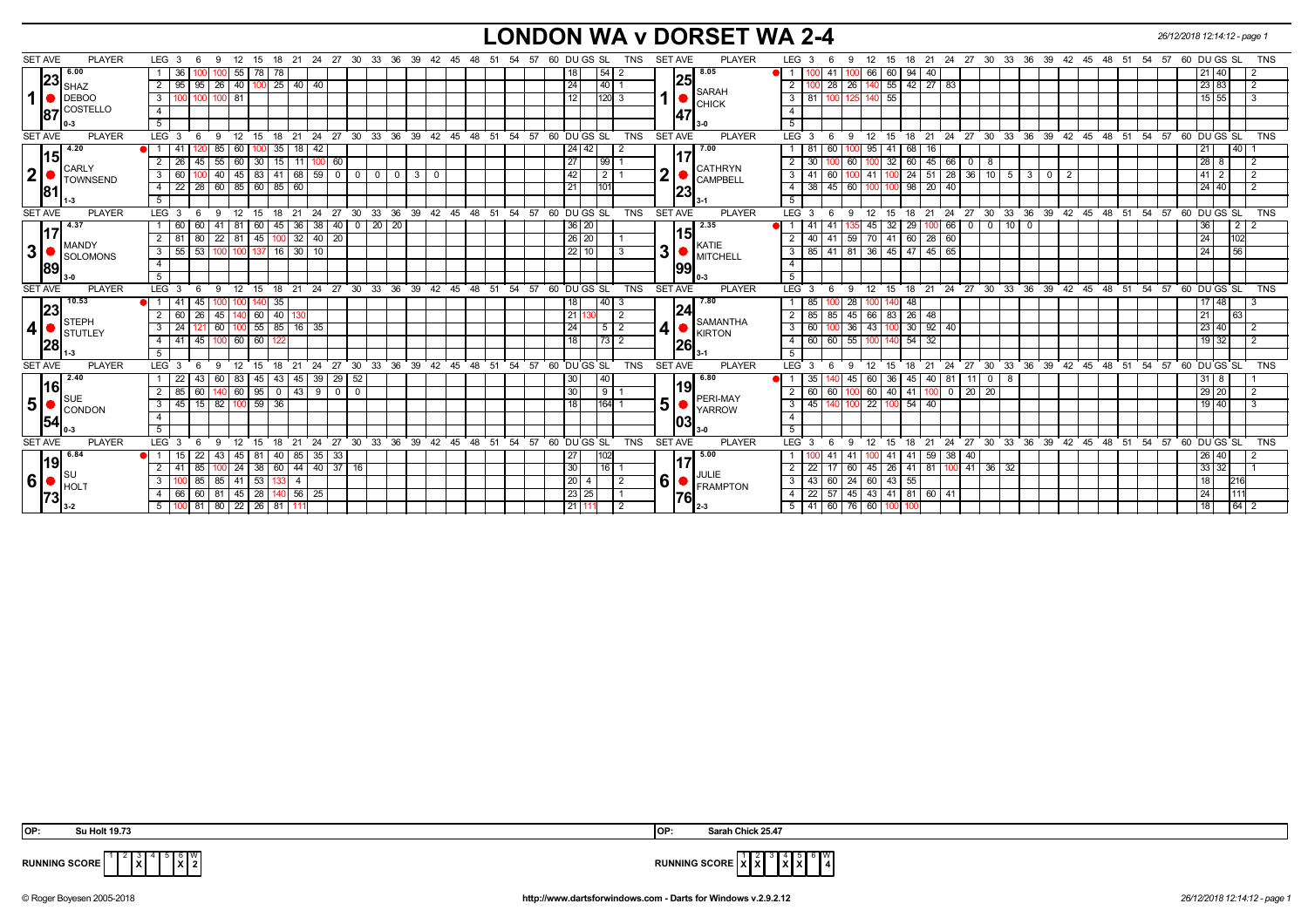#### **LONDON WA v DORSET WA 2-4** *26/12/2018 12:14:18 - page 2*

| <b>LONDON WA</b>      |     |        |      |            |             |            |             |            |      |     |             | <b>DORSET WA</b>       |           |             |             |            |             |            |             |            |             |     |             |
|-----------------------|-----|--------|------|------------|-------------|------------|-------------|------------|------|-----|-------------|------------------------|-----------|-------------|-------------|------------|-------------|------------|-------------|------------|-------------|-----|-------------|
| <b>IPLAYER</b>        | W/L | LWON I | LOST | <b>AVE</b> | <b>TAVE</b> | <b>PTS</b> | <b>DRTS</b> | <b>TON</b> | TON+ | 180 | <b>TONS</b> | <b>IPLAYER</b>         | W/L       | <b>LWON</b> | <b>LOST</b> | <b>AVE</b> | <b>TAVE</b> | <b>PTS</b> | <b>DRTS</b> | <b>TON</b> | <b>TON-</b> | 180 | <b>TONS</b> |
| Shaz Deboo Costello   |     |        |      | 23.87      | 6.00        | 1289       |             |            |      |     |             | Sarah Chick            |           |             |             | 25.47      | 8.05        | 1503       | БΩ          |            |             |     |             |
| <b>Carly Townsend</b> |     |        |      | 15.81      | 4.20        | 1802       | 114         |            |      |     |             | Cathryn Campbell       | $\lambda$ |             |             | 17.23      |             | 1964       |             |            |             |     |             |
| <b>Mandy Solomons</b> |     |        |      | 17.89      | 4.37        | 1503       | 84          |            |      |     |             | Katie Mitchell         |           |             |             | 15.99      | 2.35        | 1343       |             |            |             |     |             |
| <b>Steph Stutley</b>  |     |        |      | 23.28      | 10.53       | 1886       | $\circ$     |            |      |     |             | I Samantha Kirton      |           |             |             | 24.26      |             | 194'       |             |            |             |     |             |
| Sue Condon            |     |        |      | 16.54      | 2.40        | 1290       |             |            |      |     |             | <b>Peri-May Yarrow</b> |           |             |             | 19.03      | 6.8C        | 1503       |             |            |             |     |             |
| Su Holt               |     |        |      | 19.73      | 6.84        | 2387       |             |            |      |     |             | Julie Frampton         |           |             |             | 17.76      | .5.OC       | 2114       | 110.        |            |             |     |             |
| <b>TOTALS</b>         |     |        |      | 19.09      | 0.00        | 10157      | 532         |            |      |     |             | <b>TOTALS</b>          | $\lambda$ |             |             | 19.38      | n or        | 0368       |             |            |             |     | -24         |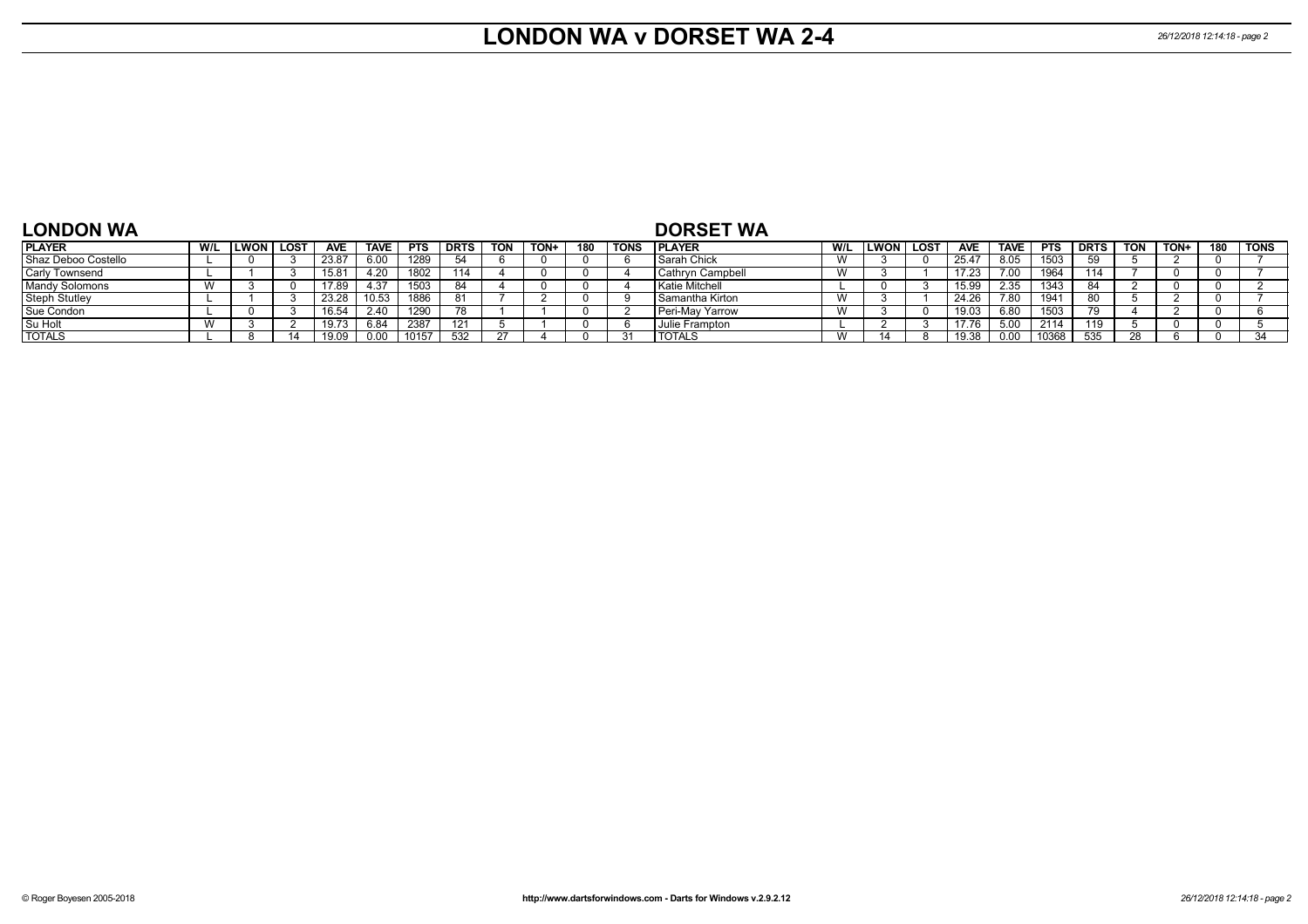# **LONDON MB v DORSET MB 6-6** *26/12/2018 12:13:34 - page 1*

| <b>SET AVE</b>  | <b>PLAYER</b>                                                         | $LEG_36$<br>9 12 15 18 21 24 27 30 33 36 39 42 45 48 51 54 57 60 DUGS SL                 |                             |  |                                        |       | TNS                             | SET AVE          | <b>PLAYER</b>                  | LEG 3 6 9<br>12 15 18 21 24 27 30 33 36 39 42 45 48 51 54 57 60 DU GS SL                                                                           | TNS        |
|-----------------|-----------------------------------------------------------------------|------------------------------------------------------------------------------------------|-----------------------------|--|----------------------------------------|-------|---------------------------------|------------------|--------------------------------|----------------------------------------------------------------------------------------------------------------------------------------------------|------------|
|                 | 12.42                                                                 | $\sqrt{22}$<br>40   44<br>1   78                                                         |                             |  |                                        |       | 12<br>317                       |                  | 13.13                          | 54 72<br>l 1<br>-99 I<br>136 I<br>140<br>72                                                                                                        |            |
|                 | 24                                                                    | 2   100   21   42   136   81   107   14                                                  |                             |  |                                        |       | $21$   14  <br>-3               | 27               |                                | $\overline{2}$<br>60   140   100<br>45 100 24<br>18                                                                                                |            |
|                 |                                                                       | 3 47 42 140 25 177                                                                       |                             |  |                                        |       | 15<br>$1702+1$                  |                  |                                | 3   95   125   44   40   100   97<br>17 97<br>$\overline{2}$                                                                                       |            |
|                 | <b>DEAN</b>                                                           | 4 60 77 140 100 102 18                                                                   |                             |  |                                        |       | 18<br> 4 3                      |                  | <b>MATTHEW</b>                 | 4 <sup>1</sup><br>100 81 60 140 45 75<br>18 75<br>l 2                                                                                              |            |
| 1               | COUGHLAN                                                              | 5 100 140 26 28 57 98                                                                    |                             |  |                                        |       | $\sqrt{52}$ 2<br>18             |                  | <b>READ</b>                    | 5   60   85   63   43   100   132<br>18                                                                                                            |            |
|                 |                                                                       |                                                                                          |                             |  |                                        |       |                                 |                  |                                | $21 \mid 18$                                                                                                                                       |            |
|                 |                                                                       | 6                                                                                        |                             |  |                                        |       |                                 | 79               |                                | 6                                                                                                                                                  |            |
|                 |                                                                       | $\overline{7}$                                                                           |                             |  |                                        |       |                                 |                  |                                | $\overline{7}$                                                                                                                                     |            |
| <b>SET AVE</b>  | <b>PLAYER</b>                                                         | LEG 3  6  9  12  15  18  21  24  27  30  33  36  39  42  45  48  51  54  57  60  DUGS SL |                             |  |                                        |       |                                 | TNS SET AVE      | <b>PLAYER</b>                  | LEG 3 6 9 12 15 18 21 24 27 30 33 36 39 42 45 48 51 54 57 60 DUGS SL                                                                               | <b>TNS</b> |
|                 | 7.14                                                                  | 0 1 46 61 58 60 44 81 88 43 0 20                                                         |                             |  |                                        |       | $29$ $20$                       |                  | 5.60                           | 81 100 36 60 60 66 79 0 3<br> 16 <br>1<br>27                                                                                                       |            |
|                 | 25                                                                    | 58<br>$2 \mid 31 \mid$<br>60 100 100 78 74                                               |                             |  |                                        |       | $21$ 74<br>$\frac{12}{2}$       | 23               |                                | $\overline{2}$<br>$60$   45   60<br>100 83 97 26<br>30 <sub>1</sub><br>21                                                                          |            |
|                 | <b>SEAN</b>                                                           | $3 \mid 42 \mid 96 \mid 56 \mid 57 \mid 180 \mid 70$                                     |                             |  |                                        |       | $17$   70  <br>$1 + 1$          |                  | <b>GRAHAM</b>                  | 26 40 180 81 94<br>$\overline{3}$<br>$801+1$<br>15 <sup>1</sup>                                                                                    |            |
|                 | $ 2  \bullet  _{\text{LAHIFF}}^{\text{SEARCH}}$                       | $57$   134   96   94<br>4 <sup>1</sup><br>100                                            |                             |  |                                        |       | 15<br>20 2                      | 2                | <b>INNISS</b>                  | 60 45 180<br>$\overline{4}$<br>86 58 72<br>18 72<br>$1 + 1$                                                                                        |            |
|                 |                                                                       | 5 100 96 58 96 91 60                                                                     |                             |  |                                        |       | 17 60 <br>I 1                   |                  |                                | $5^{\circ}$<br>85 60 55 85 60<br>15                                                                                                                |            |
|                 | l10l                                                                  | 6                                                                                        |                             |  |                                        |       |                                 | 16               |                                | 6                                                                                                                                                  |            |
|                 |                                                                       | $\overline{7}$                                                                           |                             |  |                                        |       |                                 |                  |                                | $\overline{7}$                                                                                                                                     |            |
| <b>SET AVE</b>  | <b>PLAYER</b>                                                         | $LEG \ 3$<br>9 12 15 18 21 24 27 30 33 36 39 42 45 48 51 54 57<br>- 6                    |                             |  |                                        |       | 60 DU GS SL<br>TNS              | <b>SET AVE</b>   | <b>PLAYER</b>                  | LEG 3<br>12 15 18 21 24 27 30 33 36 39 42 45 48 51 54 57 60 DUGS SL<br>6<br>9                                                                      | <b>TNS</b> |
|                 | 11.00                                                                 | 60 100 93<br>$1 \, 100$                                                                  | 8   0                       |  |                                        |       | $\overline{40}$<br>21<br>-3     |                  | 2.40                           | $97 \mid 26 \mid 60 \mid 30 \mid 9 \mid 99 \mid 40$<br>$\overline{1}$<br>40                                                                        |            |
|                 |                                                                       | $\overline{2}$<br>83 43 60<br>81                                                         | $94 \mid 0 \mid 20 \mid 20$ |  |                                        |       | $26$ 20                         | 18               |                                | $\overline{2}$<br>85 30<br>11 40<br>$28 \mid 39$<br>30<br>96                                                                                       |            |
|                 |                                                                       | $3 \mid 60$<br>60<br>60 82 99 100 20 20                                                  |                             |  |                                        |       | $22$   20                       |                  |                                | 68 45 44 46 60 23 81 82<br>152<br>24 <sup>1</sup>                                                                                                  |            |
| 3  <sub>o</sub> | <b>MATHEW</b>                                                         | 4 100 41 140 50 78 84 4 0 0 4                                                            |                             |  |                                        |       | $28 \mid 4$<br>$\overline{2}$   | 3<br>$\bullet$   | <b>RYAN</b><br><b>MABEY</b>    | 70   45   85   41   24   65   95   36   24<br>$\overline{4}$<br>27<br>1161                                                                         |            |
|                 | <b>WOOD</b>                                                           | $5 \overline{41}$<br>180 40 40 20<br>180                                                 |                             |  |                                        |       | $17$ 20<br>$2 + 2$              |                  |                                | 5<br>$59$ 55 81 41 60<br>18<br>105                                                                                                                 |            |
|                 |                                                                       | $6\overline{6}$                                                                          |                             |  |                                        |       |                                 | 188              |                                | 6                                                                                                                                                  |            |
|                 |                                                                       | $\overline{7}$                                                                           |                             |  |                                        |       |                                 |                  |                                | $\overline{7}$                                                                                                                                     |            |
| <b>SET AVE</b>  | <b>PLAYER</b>                                                         | LEG $3 \quad 6$<br>9 12 15 18 21 24 27 30 33 36 39 42 45 48 51 54 57 60 DUGS SL          |                             |  |                                        |       | TNS                             | SET AVE          | <b>PLAYER</b>                  | 12 15 18 21 24 27 30 33 36 39 42 45 48 51 54 57 60 DUGS SL<br>LEG 3<br>69                                                                          | TNS        |
|                 | 11.62                                                                 | $\bullet$   1   60   41   100   60   81   81   78                                        |                             |  |                                        |       | 21   78                         |                  | 8.60                           | 1   60   43   96   100   42   81<br> 79 <br>18                                                                                                     |            |
|                 | 26                                                                    | $2$   22   121   100   100   60                                                          |                             |  |                                        |       | 15<br> 98 3                     | 23               |                                | 2   43   57   60   140   81   120<br>18 <sup>1</sup><br>$\overline{2}$                                                                             |            |
|                 |                                                                       | $3$ 41 60 99 85 180 36                                                                   |                             |  |                                        |       | 17 36 I<br>$11+1$               |                  |                                | $\overline{\cdot \cdot \cdot}$<br>100 43 100 28<br>-85 I<br>15 <sub>l</sub><br>145 2                                                               |            |
| $\vert$         | <b>NICK</b>                                                           | 4 58 60 81 60 81 60 61                                                                   |                             |  |                                        |       | 21<br>40                        | 41<br>$\bullet$  | ALAN                           | 100 58 45 100 41 93 46 18<br>$\overline{4}$<br>$\overline{22}$ 18<br>$\overline{2}$                                                                |            |
|                 | COCKS                                                                 | $5 \mid 22 \mid 100 \mid 81 \mid 60 \mid 100 \mid 40 \mid 58 \mid 40$                    |                             |  |                                        |       | $22$   40<br>l 2                |                  | <b>AYRES</b>                   | 5 60 58 28 97 41 59 55<br>103<br>21                                                                                                                |            |
|                 |                                                                       | 6 100 121 140 60 80                                                                      |                             |  |                                        |       | 14 80 <br>l 3                   | 48               |                                | 6 66 95 60 60 100<br>120<br>15 <sup>1</sup>                                                                                                        |            |
|                 |                                                                       |                                                                                          |                             |  |                                        |       |                                 |                  |                                | $\overline{7}$                                                                                                                                     |            |
| <b>SET AVE</b>  | <b>PLAYER</b>                                                         | LEG 3 6 9 12 15 18 21 24 27 30 33 36 39 42 45 48 51 54 57 60 DUGS SL TNS                 |                             |  |                                        |       |                                 | <b>SET AVE</b>   | <b>PLAYER</b>                  | LEG 3 6 9 12 15 18 21 24 27 30 33 36 39 42 45 48 51 54 57 60 DUGS SL                                                                               | <b>TNS</b> |
|                 | 11.96                                                                 |                                                                                          |                             |  |                                        |       |                                 |                  | 10.48                          | 74 <br>l 1                                                                                                                                         |            |
|                 |                                                                       | 78 140 78 24<br>1 81                                                                     |                             |  |                                        |       | $16$   24  <br>$\sqrt{2}$       |                  |                                | 2 60 60 60 82 43<br>22 <sup>1</sup>                                                                                                                |            |
|                 |                                                                       | 41 39 64 96 38 20<br>2 83<br>$3 \mid 60$<br>60   57   123   45   16   20   20  <br>100   |                             |  |                                        |       | 24<br>$20$   1<br>26 20         | 1221             |                                | 11 85 55 55<br>$\overline{2}$<br>60<br>119 16<br>16<br>35   60   30   100   30   45   30   60   59  <br><b>27</b><br>$\overline{3}$<br>$52 \mid 1$ |            |
|                 | <b>BEN</b>                                                            |                                                                                          |                             |  |                                        |       | $\sqrt{2}$                      |                  | <b>DANIEL</b>                  |                                                                                                                                                    |            |
|                 | $\vert 5 \vert$ $\bullet$ $\vert_{\texttt{CHEESEMAN}}^{\texttt{BEN}}$ | 58   59   5   42   120<br>4 100                                                          |                             |  |                                        |       | 18<br>117 2                     | 5<br>$\bullet$   | PERRY                          | $\overline{4}$<br>60   59  <br>127 84 71<br>181711                                                                                                 |            |
|                 | 159                                                                   | 5 60 57 21 59 180 99 25                                                                  |                             |  |                                        |       | 21   25  <br>l1+1               |                  |                                | 5<br>$\sqrt{60}$ 57   54<br>60 60 60<br>21<br>$10$   1                                                                                             |            |
|                 |                                                                       | 6 100 84 59 89 133 27 5                                                                  | $\overline{a}$              |  |                                        |       | $22$   4<br>$\overline{2}$      | 128              |                                | 6<br>60<br>$100$ 44<br>140 60 57<br>$40\overline{2}$<br>$\overline{\mathbf{0}}$                                                                    |            |
|                 |                                                                       | 7 <sup>1</sup>                                                                           |                             |  |                                        |       |                                 |                  |                                | $\overline{7}$                                                                                                                                     |            |
| <b>SET AVE</b>  | <b>PLAYER</b>                                                         | LEG 3 6 9 12 15 18 21 24 27 30 33 36 39 42 45 48 51 54 57 60 DUGS SL                     |                             |  |                                        |       | TNS                             | <b>SET AVE</b>   | <b>PLAYER</b>                  | LEG 3 6 9 12 15 18 21 24 27 30 33 36 39 42 45 48 51 54 57 60 DUGS SL                                                                               | TNS        |
|                 | 12.81                                                                 | 1 45 96<br>140 60 100 20 20                                                              |                             |  |                                        |       | $\sqrt{20}$ 2<br>21             |                  | 11.11                          | $\overline{1}$<br>43 125<br>55<br>$100$ 19 59                                                                                                      |            |
|                 |                                                                       | $2 \overline{100}$<br>60 81 41 46<br>100                                                 |                             |  |                                        |       | $\overline{18}$<br> 73 2        | 123              |                                | $\overline{2}$<br>$85$   41  <br>$140 \ 81 \ 46 \ 8$<br>21 I<br>-8<br>100                                                                          |            |
|                 | WILL                                                                  | $3 \mid 83 \mid 40 \mid 43 \mid 58 \mid 85 \mid 60 \mid 92$                              |                             |  |                                        |       | 21<br>40                        |                  | MATTHEW                        | $\overline{\mathbf{3}}$<br>81 140 41<br>37 80 106<br>- 16<br>19 I<br>16                                                                            |            |
|                 | 16   BLACKWELL                                                        | 4 60 60 60 100<br>100<br>121                                                             |                             |  |                                        |       | 18 121<br>l 3                   | 6<br>$\bullet$ . | <b>WOODHOUSE</b>               | $\overline{4}$<br>41 36 45 60 60<br>18 I                                                                                                           |            |
|                 |                                                                       | $5 \mid 41$<br>100 100 45 24 97 63 31                                                    |                             |  |                                        |       | 23 31 <br>$\vert$ 2             |                  |                                | $\overline{5}$<br>94 100 95 45 99 30 30<br>8 1<br>21 <sup>1</sup>                                                                                  |            |
|                 |                                                                       | 6 45 180<br>60 140 56 10                                                                 | $\overline{0}$              |  |                                        |       | 21<br>$102+1$                   | 46               |                                | 6<br>60   100   45   66   85   65   40   40<br>22 40                                                                                               |            |
|                 |                                                                       | 7 <sup>1</sup>                                                                           |                             |  |                                        |       |                                 |                  |                                | $\overline{7}$                                                                                                                                     |            |
| <b>SET AVE</b>  | <b>PLAYER</b>                                                         | LEG <sub>3</sub><br>$9 \quad 12$<br>- 6                                                  |                             |  | 15 18 21 24 27 30 33 36 39 42 45 48 51 | 54 57 | 60 DU GS SL<br><b>TNS</b>       | <b>SET AVE</b>   | PLAYER                         | 12 15 18 21 24 27 30 33 36 39 42 45 48 51 54 57 60 DUGS SL<br>$LEG \ 3$<br>6<br>9                                                                  | <b>TNS</b> |
|                 | 6.38                                                                  | 1   44   118   45   46   80   100   28   40                                              |                             |  |                                        |       | 24 40 <br>$\vert$ 2             |                  | 5.65                           | 1   30   60   60   60   85   60   98   40<br>24<br>$\overline{8}$                                                                                  |            |
|                 | 19                                                                    | 81 60 20 20<br>2 I                                                                       |                             |  |                                        |       | 16 20 <br>$2+1$                 | 21               |                                | $100$ 60<br>2<br>80 I<br>140 97<br>15 <sup>1</sup><br>$24 \overline{\smash{\big)}\ 2}$                                                             |            |
|                 |                                                                       | 3 60 44 41 41 25 45 36 66                                                                |                             |  |                                        |       | 24<br>143                       |                  |                                | 26   60   55   45   60   81   38   96   40<br>3<br>27140                                                                                           |            |
| $\overline{7}$  | DANNY<br>BROWN                                                        | 4 49 77 13 60 58 58 41 45 60                                                             |                             |  |                                        |       | $\overline{27}$<br>$ 40\rangle$ |                  | <b>RICHARD</b><br><b>PERRY</b> | 4 60 41 45 85 100 45 48 72 5<br>$26 \mid 5$                                                                                                        |            |
|                 |                                                                       | $5 \mid 45 \mid 60 \mid 81 \mid 45 \mid 81 \mid 44 \mid$                                 |                             |  |                                        |       | 18<br>145                       |                  |                                | 5<br>43 41 100 95 125 39 58<br>21 58<br>2                                                                                                          |            |
|                 |                                                                       | $6$ 6 6 21 45 100 82 39 94 40 10                                                         |                             |  |                                        |       | 27<br>$110$ 1                   |                  |                                | $6   60   60   81   60   25   60   60   63   32$<br>26 32                                                                                          |            |
|                 |                                                                       |                                                                                          |                             |  |                                        |       |                                 |                  |                                |                                                                                                                                                    |            |



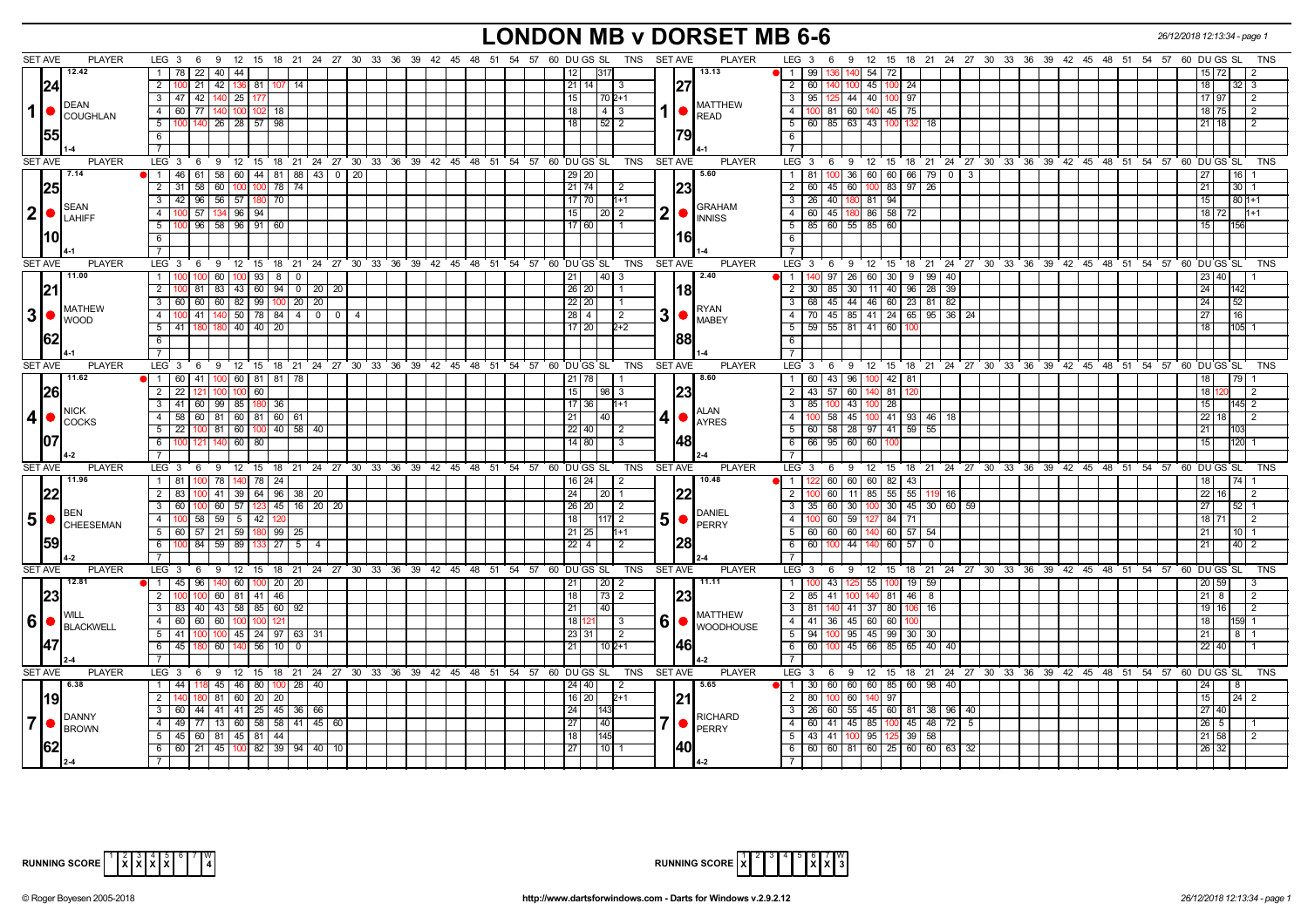# **LONDON MB v DORSET MB 6-6** *26/12/2018 12:13:47 - page 2*

| <b>SET AVE</b> | <b>PLAYER</b>                                            | LEG <sub>3</sub><br>- 6<br>- 9                    |                        | 12 15 18 21 24 27 30 33 36 39 42 45 48 51 54 57 60 DUGS SL   |                   | SET AVE<br><b>PLAYER</b><br>TNS                                        | 12 15 18 21 24 27 30 33 36 39 42 45 48 51 54 57 60 DU GS SL<br>LEG <sub>3</sub><br>TNS<br>9                                        |
|----------------|----------------------------------------------------------|---------------------------------------------------|------------------------|--------------------------------------------------------------|-------------------|------------------------------------------------------------------------|------------------------------------------------------------------------------------------------------------------------------------|
|                | 7.60                                                     | $45 \mid 24$<br>60 45 60 97                       |                        |                                                              | 21                | 12.41<br> 30                                                           | 92<br>$100$ 66<br>85 60<br>53<br>45<br>$\overline{1}$<br>20   53                                                                   |
|                | 23                                                       | $\overline{2}$<br>45<br>43<br>$81 \overline{77}$  |                        |                                                              | 12                | 255<br> 27                                                             | $\overline{2}$<br>96 40<br>85<br>15 40<br>$2+1$                                                                                    |
|                |                                                          | $27$   94   40<br>3<br>60<br>140                  |                        |                                                              | 16                | 40<br>$\vert$ 2                                                        | 180 43<br>$\mathbf{3}$<br>$85 \mid 43 \mid$<br>$1502+1$<br>15  <br>100                                                             |
| 8              | <b>ROBBIE</b>                                            | 41 60 41<br>4<br>60 I<br>60                       | - 18 I                 |                                                              | 21                | 121 1                                                                  | $45 \ 59$<br>45<br>26 20<br>$\overline{4}$<br>-60 I<br>66<br>24   20                                                               |
|                | <b>I</b> HAIN                                            | 43   140   60  <br>60<br>5                        | 60                     |                                                              | 18                | 38 2                                                                   | $62 \mid 22$<br>$\overline{5}$<br>16<br>$16$ 16                                                                                    |
|                |                                                          | 6                                                 |                        |                                                              |                   | <b>28</b>                                                              | - 6                                                                                                                                |
|                |                                                          |                                                   |                        |                                                              |                   |                                                                        |                                                                                                                                    |
| <b>SET AVE</b> | <b>PLAYER</b>                                            | LEG 3<br>9<br>6                                   |                        | 12 15 18 21 24 27 30 33 36 39 42 45 48 51 54 57 60 DUGS SL   |                   | <b>TNS</b><br><b>SET AVE</b><br><b>PLAYER</b>                          | 12 15 18 21 24 27 30 33 36 39 42 45 48 51 54 57 60 DUGS SL<br>$LEG^{\cdot}$ 3<br><b>TNS</b><br>- 6<br>9                            |
|                | 11.20                                                    | 42<br>64 41 41<br>1 <sup>1</sup><br>45            | -60 I                  |                                                              | 21                | 10.98<br>108 1                                                         | 42<br>59<br>85 95<br>1 1<br>12 I 8<br>$22 \mid 8$                                                                                  |
|                | 21                                                       | 60 60 85 60 92 12 9<br>$\overline{2}$<br>60<br>60 |                        |                                                              | 27                | 23<br>3                                                                | $-43$<br>$\overline{2}$<br>60 I<br>60<br>40 85<br>$137$ 8 8<br>25 8<br>-60 I                                                       |
|                | SHANE                                                    | 23<br>3<br>38 <sup>1</sup>                        | $\mathbf 0$            |                                                              | 18                | $\vert 20 \vert 3$                                                     | 52<br>$\overline{\mathbf{3}}$<br>41<br>47<br>19 40<br>40                                                                           |
| 9 <sub>l</sub> | <b>WILSON</b>                                            | $-43$<br>4                                        | $100$ 58 60 20 20      |                                                              |                   | $\vert 9 \vert$ $\bullet$ $\vert_{\text{CLARK}}$<br>24 20<br>$\vert$ 3 | 26 140 29 44<br>41 81<br>40<br>$\overline{4}$<br>21 <sup>1</sup>                                                                   |
|                |                                                          | $\overline{00}$ 30<br>100 60 100 79<br>5          |                        |                                                              | 18                | 32 3                                                                   | $100$ 99 66<br>81 100 43<br>5<br>$\vert$ 12<br>20 12                                                                               |
|                | 69                                                       | 6                                                 |                        |                                                              |                   | 1041                                                                   | 6                                                                                                                                  |
|                |                                                          | $7^{\circ}$                                       |                        |                                                              |                   |                                                                        | $\overline{7}$                                                                                                                     |
| <b>SET AVE</b> | <b>PLAYER</b>                                            | LEG <sub>3</sub><br>6                             |                        | 9 12 15 18 21 24 27 30 33 36 39 42 45 48 51 54 57 60 DUGS SL |                   | TNS SET AVE<br><b>PLAYER</b>                                           | $LEG \cdot 3 \cdot 6$<br>9 12 15 18 21 24 27 30 33 36 39 42 45 48 51 54 57 60 DUGSSL<br><b>TNS</b>                                 |
|                | 10.00                                                    | -83 I<br>70<br>44<br>-58  <br>DI 11               | 66                     |                                                              |                   | 11.59<br>18   66                                                       | 200<br>59<br>82<br>60<br>58 I<br>42                                                                                                |
|                | 23                                                       | 60<br>2 60<br>85<br>100                           | 56 40                  |                                                              | 20                | 23<br>40<br>$\overline{2}$                                             | $\overline{2}$<br>$27 \ 63$<br>60<br>93<br>42<br>76<br> 40 <br>21                                                                  |
|                | <b>I</b> TOM                                             | 28 I<br>3<br>81<br>85 I                           | 140 22 28 33 16        |                                                              | 24                | $8 \mid 1$<br><b>ROBBY</b>                                             | 59<br>$41 \ 60$<br>$120$ 20 $20$<br>$\mathbf{3}$<br>$100$ 81<br>22 20                                                              |
| hd•            | MCGURN                                                   | 60 45 30<br>43 <sup>1</sup><br>60<br>4            | 55                     |                                                              | 21                | 'nd<br>108 1<br><b>O</b> MORRIS                                        | 45<br>100 37<br>83<br>$44 \mid 40$<br>$\overline{4}$<br>92<br>60 l<br>22 40                                                        |
|                |                                                          | $60$   26  <br>5<br>60<br>81                      | 54   60   20           |                                                              | 22                | 20                                                                     | 5<br>96<br>58 59<br>60 l<br>21<br>21  <br>$4 \mid 2$                                                                               |
|                | 164                                                      | 81 30 96 140 94<br>6 I                            |                        |                                                              | 15                | 99<br> 60 1                                                            | $84$ 47<br>100 58 76<br>6<br>18 76                                                                                                 |
|                |                                                          | 81<br>60 60 76                                    | 56                     |                                                              | 18                | 68                                                                     | 45<br>95<br>61<br>17 61                                                                                                            |
| <b>SET AVE</b> | <b>PLAYER</b>                                            | LEG <sub>3</sub><br>12<br>15<br><b>q</b>          | 18                     | 21 24 27 30 33 36 39 42 45 48 51                             | 54 57 60 DU GS SL | <b>TNS</b><br><b>SET AVE</b><br><b>PLAYER</b>                          | LEG <sup>'</sup><br>21 24 27 30 33 36 39 42 45 48 51 54<br>$\overline{57}$ 60 DU GS SL<br>12<br>15<br>18<br><b>TNS</b><br>9<br>- 3 |
|                | 9.50                                                     | $85 \mid 39$<br>45 I<br>60<br>30 I                |                        |                                                              | 15                | 16.21<br>242                                                           | 60 60<br>140 60 60<br><b>M</b> 1<br>121<br>7 60                                                                                    |
|                | 23                                                       | 85 95 98 60<br>66                                 |                        |                                                              |                   | 24 <br> 17 60                                                          | 20<br>$40B+1$<br>60                                                                                                                |
|                | DANNY                                                    | 70 32 94 60<br>55<br>3<br>55                      |                        |                                                              |                   | 21 60 <br><b>NIGEI</b>                                                 | 26 60 59<br>43<br>1101<br>83 I<br>100                                                                                              |
| 11             | FAULKNER                                                 | $-4$<br>135 46<br>85                              |                        |                                                              |                   | 1<br>14   46 <br>$\vert$ 3<br>LAMB                                     | 45 59 42 85<br>$\overline{4}$<br>12<br>270                                                                                         |
|                |                                                          | 25<br>$55$ 40 60<br>5  <br>85 I                   |                        |                                                              | 15                | 236                                                                    | 5<br>$60$ 20<br>41<br>18 20                                                                                                        |
|                | 195                                                      | $95 \mid 76$<br>36                                | 22   12                |                                                              | 24                | 182<br>$35$   2                                                        | 40<br>6<br>60<br>60<br>41<br>50   10<br>22 10                                                                                      |
|                |                                                          | 95<br>45<br>60                                    | 56<br>20               |                                                              | 19                | 20<br>$\overline{2}$                                                   | 60<br>41<br>60<br>40 41<br>60<br>60 <sub>1</sub><br>21                                                                             |
| <b>SET AVE</b> | <b>PLAYER</b>                                            | LEG <sub>3</sub><br>12<br>15<br>- 9<br>6          |                        | 18 21 24 27 30 33 36 39 42 45 48 51 54 57 60 DUGS SL         |                   | <b>TNS</b><br>SET AVE<br><b>PLAYER</b>                                 | 18 21 24 27 30 33 36 39 42 45 48 51 54 57 60 DUGS SL<br>LEG <sub>3</sub><br>12<br>15<br><b>TNS</b><br>-9                           |
|                | 17.55                                                    | $140$ 57<br>43<br>44 I<br>41                      | $100$ 60 16            |                                                              | 24                | 14.08<br>16 I<br>$\vert$ 2                                             | 45 41 45 79<br>66<br> 40 <br>62 I<br>$\overline{1}$                                                                                |
|                | 22                                                       | 2 <sup>1</sup><br>60<br>45   60                   |                        |                                                              | 15                | 22 <br>$136$ 2                                                         | 72<br>$\overline{2}$<br>68<br>$100$ 43<br>83<br>18 72                                                                              |
|                | LIAM                                                     | 3 <sup>1</sup><br>57                              | 100 44 60 30 0<br>- 10 |                                                              | 26                | $\vert$ 3<br>10 I<br><b>SIMON</b>                                      | 85 100 41 51 52 52 0<br>$\mathbf{3}$<br>24 I<br>20 2                                                                               |
|                | $12 \bullet$ $\mathsf{H}_{\mathsf{HLL}}^{\mathsf{LIAN}}$ | $\overline{4}$<br>58<br>45<br>1401 70             |                        |                                                              | 15                | $12 \bullet$ $\frac{\text{SINION}}{\text{CROS}}$<br> 48  2             | 25<br>$\overline{4}$<br>60<br>8<br>18 I 8<br>$B+1$<br>100                                                                          |
|                |                                                          | 58<br>60 I<br>57<br>13 I<br>5                     | $-43$                  |                                                              | $\sqrt{21}$       | $\overline{2}$                                                         | 34<br>5<br>60<br>$95 \mid 25$<br>18  <br>66 <sup>1</sup>                                                                           |
|                | 58                                                       | 100 45 58 125 81 60 24 4<br>61                    |                        |                                                              | $\sqrt{24}$       | 89<br>4   2                                                            | 60   21   46   41   92   40<br>39 41 121<br>27 40<br>- 6                                                                           |
|                |                                                          | 100 45 140 32 96 81 5 2                           |                        |                                                              |                   | 22 2<br>$\sqrt{2}$                                                     | 85 41 100 60 60 66 73<br>7 <sup>1</sup><br> 16 <br>21                                                                              |

| <b>OP</b>            | 26.07 ه | <b>IOP</b>   |  |
|----------------------|---------|--------------|--|
| <b>RUNNING SCORE</b> |         | DUNINIA CAOD |  |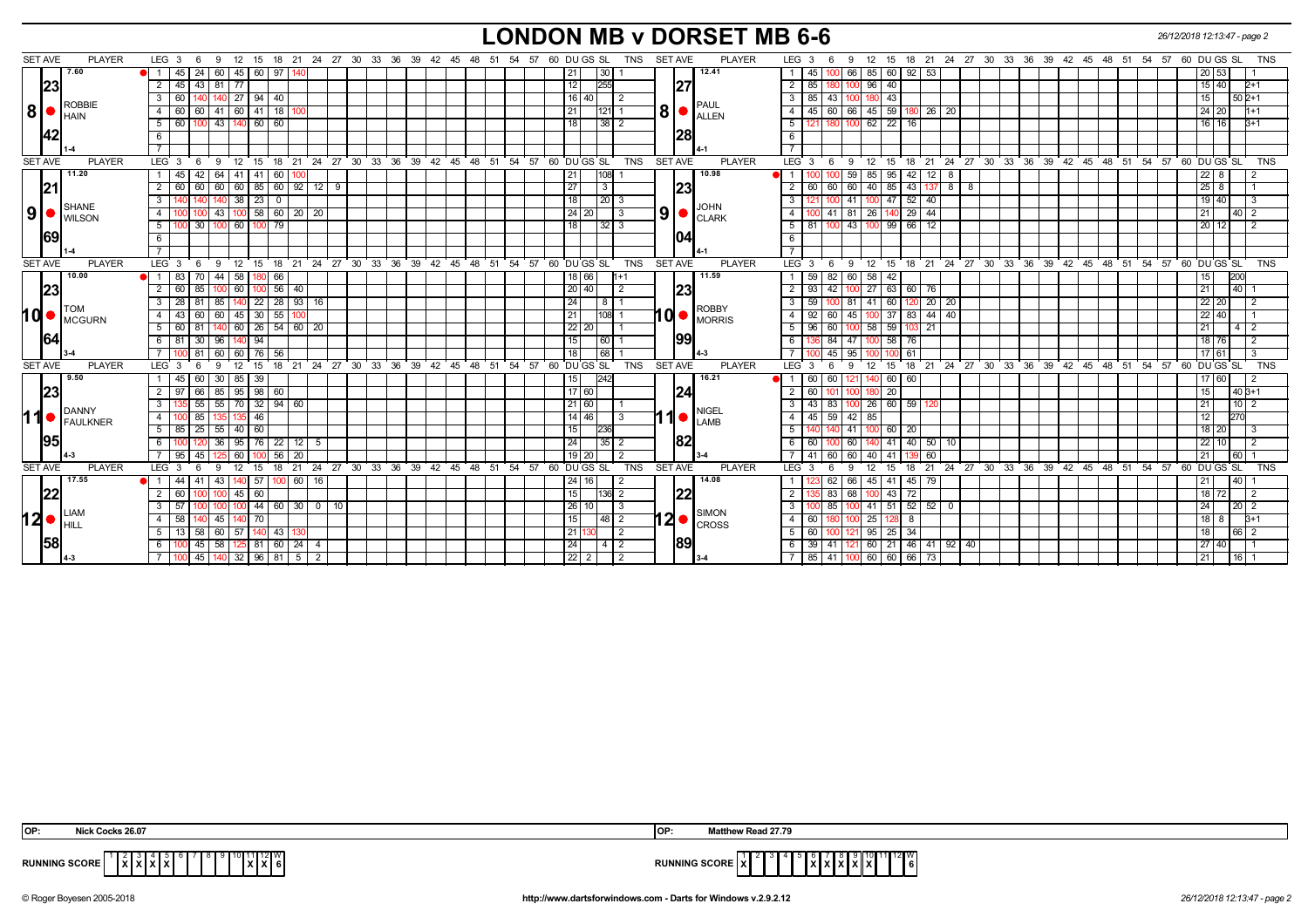## **LONDON MB v DORSET MB 6-6** *26/12/2018 12:13:57 - page 3*

| <b>LONDON MB</b>      |                           |               |             |            |             |            |             |            |      |     |             | <b>DORSET MB</b>         |     |              |             |            |                   |            |             |            |      |     |             |
|-----------------------|---------------------------|---------------|-------------|------------|-------------|------------|-------------|------------|------|-----|-------------|--------------------------|-----|--------------|-------------|------------|-------------------|------------|-------------|------------|------|-----|-------------|
| <b>PLAYER</b>         | W/L                       | <b>LWON</b> I | <b>LOST</b> | <b>AVE</b> | <b>TAVE</b> | <b>PTS</b> | <b>DRTS</b> | <b>TON</b> | TON+ | 180 | <b>TONS</b> | <b>IPLAYER</b>           | W/L | <b>ILWON</b> | <b>LOST</b> | <b>AVE</b> | <b>TAVE</b>       | <b>PTS</b> | <b>DRTS</b> | <b>TON</b> | TON+ | 180 | <b>TONS</b> |
| Dean Coughlan         |                           |               |             | 24.55      | 12.42       | 2062       | 84          |            |      |     | $10+1$      | <b>Matthew Read</b>      |     |              |             | 27.79      | 13.13             | 2473       | 89          |            |      |     |             |
| Sean Lahiff           | <b>VV</b>                 |               |             | 25.10      | 7.14        | 2485       | 99          |            |      |     | -6+         | I Graham Inniss          |     |              |             | 23.16      | 5.60              | 2223       | 96          |            |      |     | $4 + 2$     |
| <b>Mathew Wood</b>    | <b>VV</b>                 |               |             | 21.62      | 11.0u       | 2465       | 114         |            |      |     | $9+2$       | <b>Ryan Mabey</b>        |     |              |             | 18.88      | 2.40              | 2190       | 116         |            |      |     |             |
| <b>Nick Cocks</b>     |                           |               |             | 26.0       | 11.62       | 2868       | 110         |            |      |     | $10+1$      | Alan Ayres               |     |              |             | 23.48      | 8.60              | 2559       | 109         |            |      |     |             |
| Ben Cheeseman         | v v                       |               |             | 22.59      | 11.96       | 2869       | 127         |            |      |     | $10+1$      | Daniel Perry             |     |              |             | 22.28      | 10.48             | 2830       | 127         |            |      |     |             |
| <b>Will Blackwell</b> |                           |               |             | 23.4       | 12.81       | 2863       | 122         |            |      |     | $11+1$      | <b>Matthew Woodhouse</b> | W   |              |             | 23.46      | 11.1 <sup>.</sup> | 2839       | 121         |            |      |     |             |
| Danny Brown           |                           |               |             | 19.62      | 6.38        | 2668       | 136         |            |      |     | $5 + 1$     | Richard Perry            | W   |              |             | 21.40      | 5.65              | 2974       | 139         |            |      |     |             |
| Robbie Hain           |                           |               |             | 23.42      | 7.60        | 2061       | 88          |            |      |     |             | <b>Paul Allen</b>        | w   |              |             | 27.28      | $12.4^{\circ}$    | 2455       | 90          |            |      |     | $9+4$       |
| Shane Wilson          |                           |               |             | 21.69      | 11.20       | 2342       | 108         |            |      |     |             | John Clark               |     |              |             | 23.04      | 10.98             | 2465       | 107         |            |      |     |             |
| Tom McGurn            |                           |               |             | 23.64      | 10.00       | 3263       | 138         |            |      |     | 8+          | <b>Robby Morris</b>      |     |              |             | 23.99      | 11.59             | 3263       | 136         |            |      |     |             |
| Danny Faulkner        |                           |               |             | 23.95      | 9.50        | 2994       | 125         |            |      |     |             | Nigel Lamb               |     |              |             | 24.82      | 16.21             | 3127       | 126         |            |      |     | $13+1$      |
| Liam Hill             | $\mathbf{M}$<br><b>VV</b> |               |             | 22.58      | 17.55       | 3319       | 147         | 10         |      |     |             | Simon Cross              |     |              |             | 22.89      | 14.08             | 3365       | 147         |            |      |     | $12 + 1$    |
| <b>TOTALS</b>         |                           | 34            | 36          | 23.08      | 0.00        | 32259      | 1398        | 75         |      |     | $108 + 9$   | <b>TOTALS</b>            | D   | 36           | 34          | 23.35      | 0.00              | 32763      | 1403        |            |      |     | 104+8       |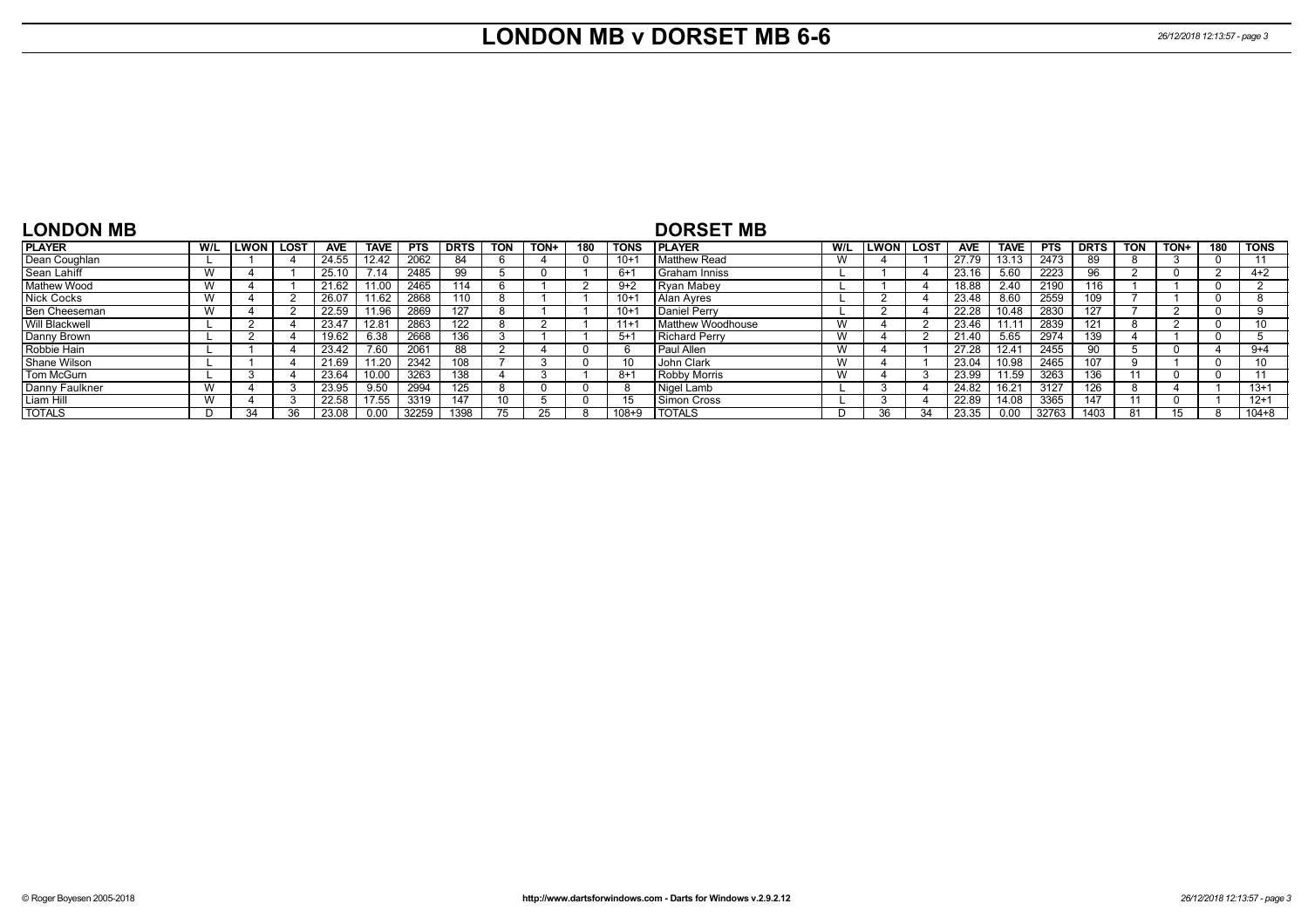## **LONDON WB v DORSET WB 4-2** *26/12/2018 12:13:18 - page 1*

| <b>PLAYER</b><br><b>SET AVE</b>   | LEG 3<br>6<br>-9<br>12                         | 18<br>21<br>24<br>15                             | 27 30 33 36 39 42 45 48 51                               | 54 57                | 60 DU GS SL<br><b>SET AVE</b><br>TNS              | <b>PLAYER</b>        | LEG 3<br>12<br>15<br>-9<br>18                         | 21 24                                              | 27 30 33 36 39 42 45 48 51 54                           | 57<br>60 DU GS SL<br><b>TNS</b>       |
|-----------------------------------|------------------------------------------------|--------------------------------------------------|----------------------------------------------------------|----------------------|---------------------------------------------------|----------------------|-------------------------------------------------------|----------------------------------------------------|---------------------------------------------------------|---------------------------------------|
| 3.25                              | 39<br>. 81                                     | 22<br>85<br>41 32<br>45<br>85                    |                                                          |                      | 29<br>32                                          | 3.40                 | 24<br>55<br>45                                        | 47 37<br>$\overline{0}$<br>- 0                     |                                                         | 8 <br>30                              |
|                                   | 2<br>30<br>-26                                 | 22<br>60<br>60<br>26                             |                                                          |                      | 27<br>104                                         |                      | 45<br>60<br>2<br>85<br>41<br>60                       | $\sqrt{40}$<br>$82$   8                            |                                                         | 25 40                                 |
| <b>DEBS</b><br>1                  | 26<br>3<br>45                                  | 41<br>29<br> 40 60                               |                                                          |                      | 24<br>100                                         | <b>DONNA</b>         | 80<br>43<br>60<br>$\mathbf{3}$<br>60<br>41            | 40<br>40 37                                        |                                                         | 26 40                                 |
| <b>I</b> WATLING                  | 22<br>45<br>22<br>  81 I<br>$\overline{4}$     | $41$ 73<br>81<br>32                              |                                                          |                      | 29<br>$\overline{4}$                              | <b>MABBATT</b><br>96 | $\overline{4}$<br>28<br>60<br>85<br>60<br>25<br>-41   | 57<br>60 I 60                                      |                                                         | 25<br>27 <sup>1</sup>                 |
|                                   | 45<br>60<br>81   41<br>5 <sub>1</sub><br>85    | 39<br> 85 <br>25<br>40                           |                                                          |                      | 25 40                                             |                      | 5<br>42<br>60<br>45<br>78<br>41<br>-31                | 56<br>40<br>$\overline{60}$                        |                                                         | <b>48</b><br>27                       |
| <b>SET AVE</b><br><b>PLAYER</b>   | LEG <sup>3</sup><br>12<br>-9                   | 24<br>27<br>15<br>18<br>21                       | 30<br>33<br>36                                           | 39 42 45 48 51 54 57 | 60 DUGS SL<br><b>TNS</b><br><b>SET AVE</b>        | <b>PLAYER</b>        | LEG <sub>3</sub><br>12<br>15<br>18<br>9               | $\overline{27}$ 30<br>24<br>33 <sup>°</sup><br>21  | 39 42 45 48 51 54 57 60 DUGS SL<br>36                   | <b>TNS</b>                            |
| 3.00                              | 55<br>30                                       | 26<br>43<br>9                                    | $35 \overline{37}$<br>30<br>$8 \mid 24$                  |                      | 39<br>8                                           | 3.21                 | 22<br>60<br>26<br>-41                                 | 29<br>95<br>15 <sup>1</sup><br>6                   | $10$ 56 40                                              | $37 \ 40$                             |
| 14                                | 2<br>41                                        | 85 81 43 59 52 20                                | $0$ 0 6                                                  |                      | 33<br>$14$ 1                                      | 151                  | $21 \mid 41 \mid 60$<br>$45 \mid 60$<br>2<br>41       | $29$ 14 20 40<br>9 121                             |                                                         | $36 \mid 40$                          |
| LYNNE<br>$\mathbf{2}$<br>BIONDINI | 3<br>60                                        | 100 38 60 60 76 21 42 12                         |                                                          |                      | $\overline{\mathbf{2}}$<br>27<br>32 1             | JULIE<br>BOGGUST     | $\overline{\mathbf{3}}$<br>$60$ 60<br>100 100 85 80   |                                                    |                                                         | 26 16                                 |
| 164                               | $\overline{4}$                                 |                                                  |                                                          |                      |                                                   | 18                   | $\overline{4}$                                        |                                                    |                                                         |                                       |
|                                   | 5 <sub>1</sub>                                 |                                                  |                                                          |                      |                                                   |                      | 5                                                     |                                                    |                                                         |                                       |
| <b>SET AVE</b><br><b>PLAYER</b>   | LEG <sub>3</sub><br>12<br>-9<br>- 6            |                                                  | 15 18 21 24 27 30 33 36 39 42 45 48 51 54 57 60 DUGS SL  |                      | <b>SET AVE</b><br><b>TNS</b>                      | <b>PLAYER</b>        | 12<br>LEG <sub>3</sub><br>9                           |                                                    | 15 18 21 24 27 30 33 36 39 42 45 48 51 54 57 60 DUGS SL | <b>TNS</b>                            |
| 4.30                              | 1 95<br>45                                     | 45   83   97   36                                |                                                          |                      | 20 36                                             | 0.00                 | $22 \mid 45 \mid 41$<br>30<br>43 65<br>H 1            | -41                                                |                                                         | 214                                   |
| 22<br><b>KERRY</b>                | 0 60 85 100 130<br>26 I<br>2 I<br>100          |                                                  |                                                          |                      | 18<br>-3                                          | 13<br><b>KELLY</b>   | $15 \mid 22 \mid 85$<br>22 34<br>$\overline{2}$       |                                                    |                                                         | 323<br>15                             |
| 3 <sup>1</sup><br>KILLICK         | 59 60 85 17 45 50 60 49<br>3 <sup>1</sup>      | 60 16                                            |                                                          |                      | 3<br> 29 <br>16                                   | <b>STROUD</b>        | $\mathbf{3}$<br>24 43 41<br>$30$ 70 11                | $21 \overline{39}$<br>$45 \mid 73$                 |                                                         | 1104<br>30                            |
| 43                                | $\overline{4}$                                 |                                                  |                                                          |                      |                                                   | 1061                 | $\overline{4}$                                        |                                                    |                                                         |                                       |
|                                   | 5                                              |                                                  |                                                          |                      |                                                   |                      | 5                                                     |                                                    |                                                         |                                       |
| <b>PLAYER</b><br><b>SET AVE</b>   | LEG <sub>3</sub><br>-9<br>$\overline{1}2$<br>6 |                                                  | 15 18 21 24 27 30 33 36 39 42 45 48 51 54 57 60 DU GS SL |                      | <b>TNS</b><br>SET AVE                             | <b>PLAYER</b>        | $LEG^{\prime}$ 3<br>12<br>9<br>15                     |                                                    | 18 21 24 27 30 33 36 39 42 45 48 51 54 57 60 DUGS SL    | <b>TNS</b>                            |
| 3.00                              | 60<br>81<br>60 I                               | 32<br>52<br>40 I<br>60 I<br>$\mathbf 0$          | $0$ 0                                                    |                      | 33<br>16                                          | 3.61                 | 22<br>55<br>60<br>89<br>45 I<br>60                    | 30   45   57<br>$\sqrt{22}$ 16                     |                                                         | 31 16                                 |
| 18 <br><b>TAMMY</b>               | $\overline{2}$<br>26<br>43                     | 66 41 100 97 91 29                               |                                                          |                      | 24<br>8                                           | 18 <br><b>CAROL</b>  | $121$ 60<br>81<br>30<br>80 26<br>$\overline{2}$       | 20<br>$47 \mid 36 \mid$                            |                                                         | 25 20                                 |
| 4 <br>MACKENZIE                   | 100 95 58 85 58 24<br>3 <sup>1</sup><br>81     |                                                  |                                                          |                      | 4<br>19<br>24                                     | LEWELLYN             | $45 \mid 60 \mid 81$<br>$15 \ 85 \ 26$<br>3           |                                                    |                                                         | 189<br>18                             |
| 47                                | $45 \mid 41$<br>4 I                            | $59$ $45$ $44$ $30$ $49$                         |                                                          |                      | 21<br>188                                         | 52                   | $140$ 81 30<br>$100$ 40 74 4 32<br>$\overline{4}$     |                                                    |                                                         | 24 32                                 |
|                                   | 5 <sup>5</sup>                                 |                                                  |                                                          |                      |                                                   |                      | 5                                                     |                                                    |                                                         |                                       |
| <b>SET AVE</b><br><b>PLAYER</b>   | LEG <sub>3</sub><br>12<br>- 9<br>15<br>- 6     | 18<br>21                                         | 24 27 30 33 36 39 42 45 48 51                            |                      | 54 57 60 DU GS SL<br><b>TNS</b><br><b>SET AVE</b> | <b>PLAYER</b>        | LEG <sup>3</sup><br>9<br>12<br>15<br>18               |                                                    | 21 24 27 30 33 36 39 42 45 48 51 54                     | 57 60 DU GS SL<br><b>TNS</b>          |
| 4.70                              | 58                                             | 29<br>43                                         |                                                          |                      | 21<br>43                                          | 4.86<br>l16l         | 82<br>-41                                             | 24                                                 |                                                         | 32 <sub>1</sub>                       |
| DEE                               | 45<br>2<br>39<br>83                            | $\sqrt{24}$<br>26<br>- 11 I                      | $37$ 0<br>4 <sup>1</sup><br>22                           |                      | $34 \mid 22$                                      | <b>LORRAINE</b>      | 55<br>60<br>41<br>70<br>41<br>$\overline{2}$<br>60    | $13$ 39 10<br>36   66                              |                                                         | 110<br>33                             |
| 5 <sup>1</sup><br>BELCHER         | 30   41<br>$\overline{3}$<br>13 <sup>1</sup>   | $\sqrt{43}$<br>$22 \mid 85 \mid$<br>$32 \mid 39$ |                                                          |                      | 5<br>30<br>$15$   1                               | <b>WOODROW</b>       | 60<br>$\overline{\mathbf{3}}$<br>26<br>45<br>60<br>60 | $\overline{12}$<br>$94$ 0<br>$\sqrt{0}$ $\sqrt{4}$ |                                                         | $32 \mid 4 \mid$                      |
| 30                                | $4 \overline{60}$<br>40<br>30   60   81        | 73 39 30<br>56 32                                |                                                          |                      | 30 32                                             | 35                   | 41 100 55<br>30   41   25<br>$\sqrt{4}$               | 55<br>$9 \mid 30$                                  |                                                         | 115<br>27 <sup>1</sup>                |
|                                   | 5                                              |                                                  |                                                          |                      |                                                   |                      | 5                                                     |                                                    |                                                         |                                       |
| <b>SET AVE</b><br><b>PLAYER</b>   | LEG <sub>3</sub><br>-9<br>12                   | 24<br>27 30<br>15<br>18<br>21                    | $36 \quad 39 \quad 42 \quad 45$<br>33                    | 48<br>51<br>54 57    | 60 DU GS SL<br><b>TNS</b><br><b>SET AVE</b>       | <b>PLAYER</b>        | $LEG$ 3<br>12<br>15<br>18<br>-9                       | 21 24 27 30                                        | 33 36 39 42<br>45 48 51                                 | 60 DU GS SL<br>54<br>57<br><b>TNS</b> |
| 6.12                              | 83<br>-60<br>-21<br>45                         | 76<br>77<br>74<br>  41  <br>$12 \mid 12$         |                                                          |                      | 29<br>12                                          | 5.46                 | 45<br>60<br>3                                         | $55 \mid 41$<br>51                                 |                                                         | 60                                    |
| 20<br><b>JOANNE</b>               | 36<br>2                                        | 41 60 41 47                                      |                                                          |                      | 21<br> 76 2                                       | 18 <br><b>TRINA</b>  | $100$ 41 34 56 40<br>2<br>24<br>81                    |                                                    |                                                         | 24 40                                 |
| 6 <sup>1</sup><br>DEAMER          | 00 85<br>3 <sup>1</sup>                        | 45 60 100 79 32                                  |                                                          |                      | 6<br>21<br>32<br>$\vert$ 2                        | $\bullet$   PERRY    | 3<br>41 30 70 60 45 68                                |                                                    |                                                         | 187<br>18 l                           |
| 1731                              | 41   26   45   100   81   60   112   36<br>4 I |                                                  |                                                          |                      | 22 36 <br>$\vert$ 2                               | 146I                 | 41 45 100 11 121 60 47 36<br>$\overline{4}$           |                                                    |                                                         | 40 <sup>2</sup><br>24                 |
|                                   |                                                |                                                  |                                                          |                      |                                                   |                      |                                                       |                                                    |                                                         |                                       |

 $2 \sqrt{3}$ **X** 5 **X** 6 **X** W



**RUNNING SCORE**  $\overline{X}$